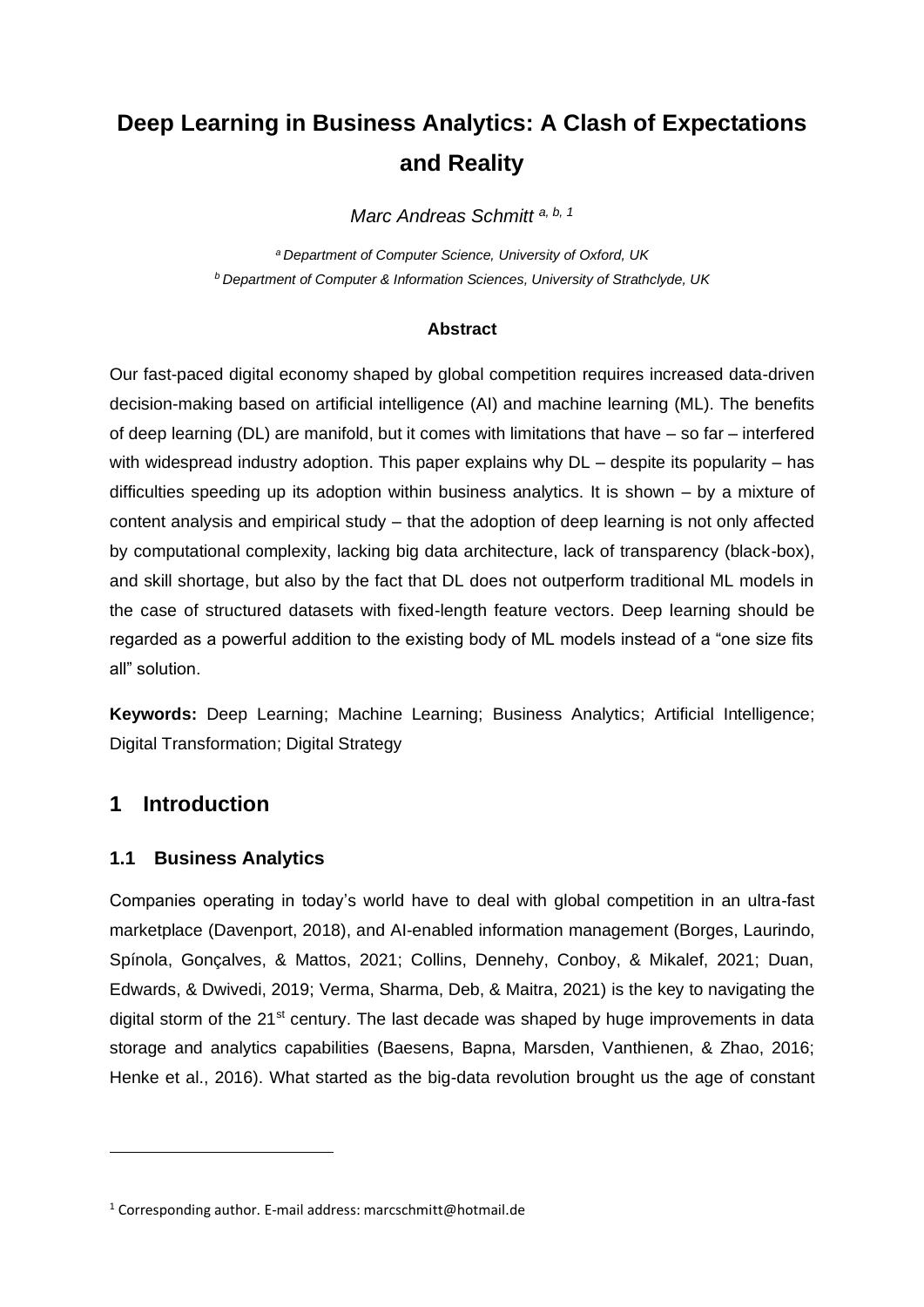digital change, accelerating globalization, and the continuous move toward a digital world economy (Davenport, 2018; Warner & Wäger, 2019).

We have entered the second wave of digital transformation and the deployment of advanced analytics in the form of machine learning has become a necessity to survive and thrive in this new environment where competitive advantage is mainly based on evidence-based or datadriven decision making (Henke et al., 2016; Schmitt, 2020).

The function responsible for converting raw data into valuable business insights is called business analytics. It is an interdisciplinary field drawing and combining expertise from machine learning, statistics, information systems, operations research, and management science (Sharda, Delen, & Turban, 2017). Business analytics constitutes a quite long chain of different analytics, which includes descriptive, predictive, and prescriptive analytics (Delen & Ram, 2018). ML operates mainly in the predictive sphere of business intelligence but has started to incorporate prescriptive analytics as well (Bertsimas & Kallus, 2019).

# **1.2 Deep Learning**

Amidst all this formed a new paradigm called deep learning (LeCun, Bengio, & Hinton, 2015) which emerged out of earlier research on brain-inspired neural networks. DL is part of ML and is one of the major technologies responsible for driving the current digital revolution (Agrawal, Gans, & Goldfarb, 2019; Bughin et al., 2017). DL is capable of learning complex hierarchical representations of data. It was able to outperform traditional methods and has predictive capabilities that come close to or surpass human-level intelligence in different areas. The main reasons for the breakthrough of DL stem from developments in three different areas (Goodfellow, Bengio, & Courville, 2016): (1) Optimization algorithms allow the training of deep neural networks (Hinton, Osindero, & Teh, 2006); (2) The era of "big data" increased the amount of large structured, as well as unstructured data-sets, which are now ripe for harvesting (Chen, Chiang, & Storey, 2012); and (3) hardware improvements, especially GPU's made it possible to train those highly power-hungry models with those huge data-sets. Stadelmann et al. (2018) give a good summary of the current applications of DL across different domains. When it comes to image recognition (Krizhevsky, Sutskever, & Hinton, 2012; Szegedy et al., 2015), NLP (Devlin, Chang, Lee, & Toutanova, 2018), and games (Silver et al., 2017; Vinyals et al., 2019), DL is the go-to solution. Accurate performance for unstructured high-dimensional data sets became only possible due to the advances of DL, which significantly enhances the field of machine learning (Jordan & Mitchell, 2015) to tackle further use cases and take over tasks that were initially only reserved for humans (Agrawal et al., 2019).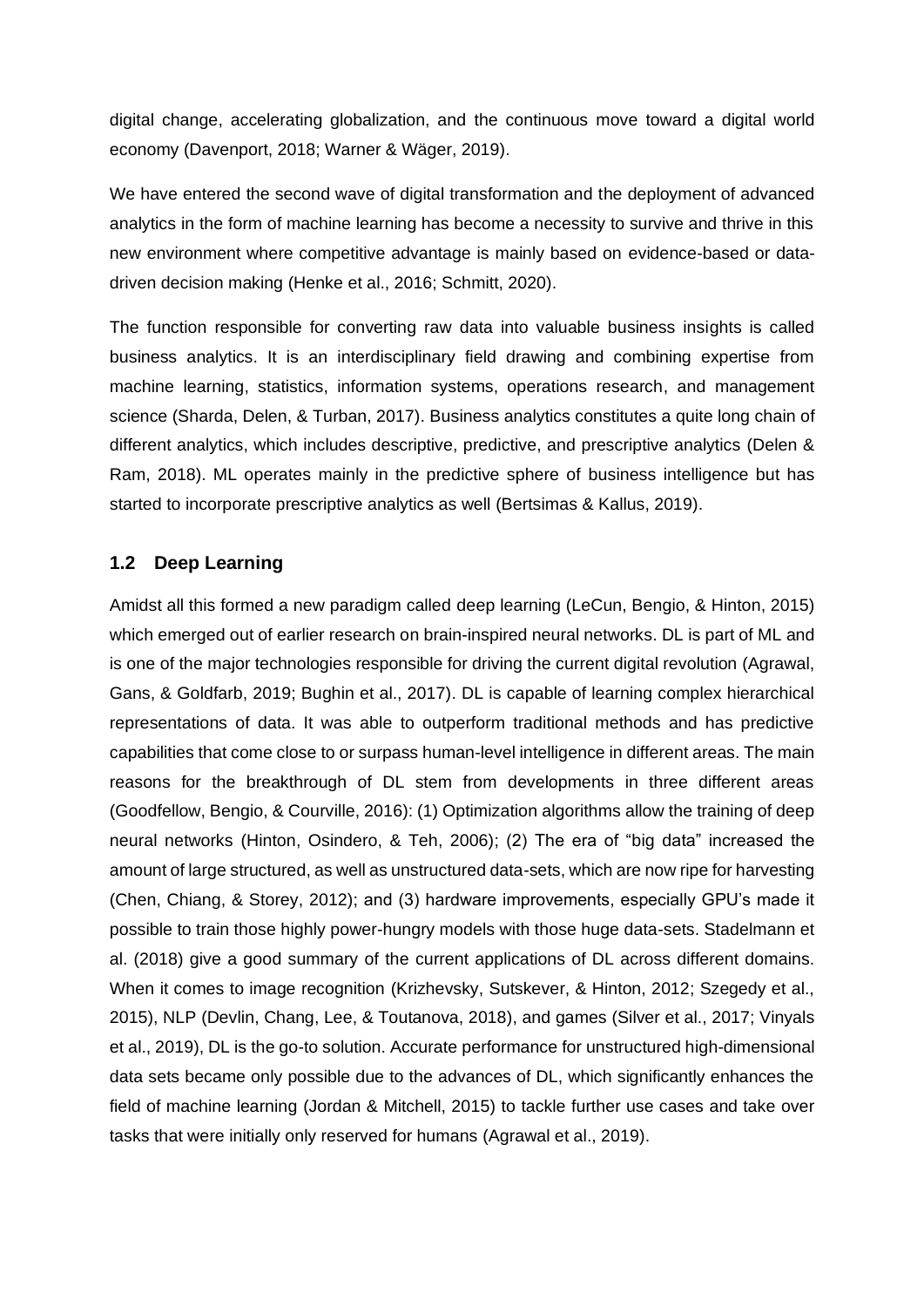# **1.3 Adoption Speed of DL**

Most analytics departments across the corporate value chain have traditionally been using predictive statistics and machine learning models such as GLMs, CART, and ensemble learning. Those models are vital tools to help with several analytics tasks that directly impact the bottom line of firms and organizations (Siebel, 2019).

We have moved from fundamental progress to the application of deep learning in various sciences, businesses, and governments (Lee, 2018; Stadelmann et al., 2018). Despite the huge success of DL, a closer investigation of the current literature reveals that the adoption rate for DL in business functions for analytic purposes is quite low.

Chui et al. (2018) analyzed 100 use cases to demonstrate the current deployment of AI/DLrelated models across industries and business functions compared to other models referred to as traditional analytics. The result is that while the adoption of DL starts to increase, it seems most units remain working with the older more established analytical models that have been successful already years ago. McKinsey (Chui et al., 2018) also distinguishes departments that have traditionally been using analytics as compared to departments that are foreign to quantitative decision enablers. McKinsey draws a clear picture that shows that the only areas where DL has been utilized so far are traditional analytics arms that have the natural capabilities and skillsets in place to work with modern AI, while technology foreign departments are reluctant to adopt DL models. But even in business units with traditionally strong links to analytics – like risk management and insurance – the utilization of DL remains relatively low and traditional models are still the go-to solution.

The latest paper on the topic confirmed this observation: "While deep learning is on the way to becoming the industry standard for predictive analytics within business analytics and operations research, our discipline is still in its infancy with regard to adopting this technology." Kraus et al. (2019) have analyzed several papers across the major journals and concluded that DL does not prevail within business analytics functions as perceived due to the current hype and job descriptions.

The main issues why it is not so easy to develop and deploy DL – especially for small to medium-sized corporations – can be partially mapped to the three reasons why DL found its breakthrough in recent years. The "content analysis" of the existing literature identified the following bottlenecks when it comes to the adoption of DL in business analytics functions:

(1) **Computational Complexity:** The hardware necessary to train and validate DL models on large datasets is tremendous, which makes infrastructure investments quite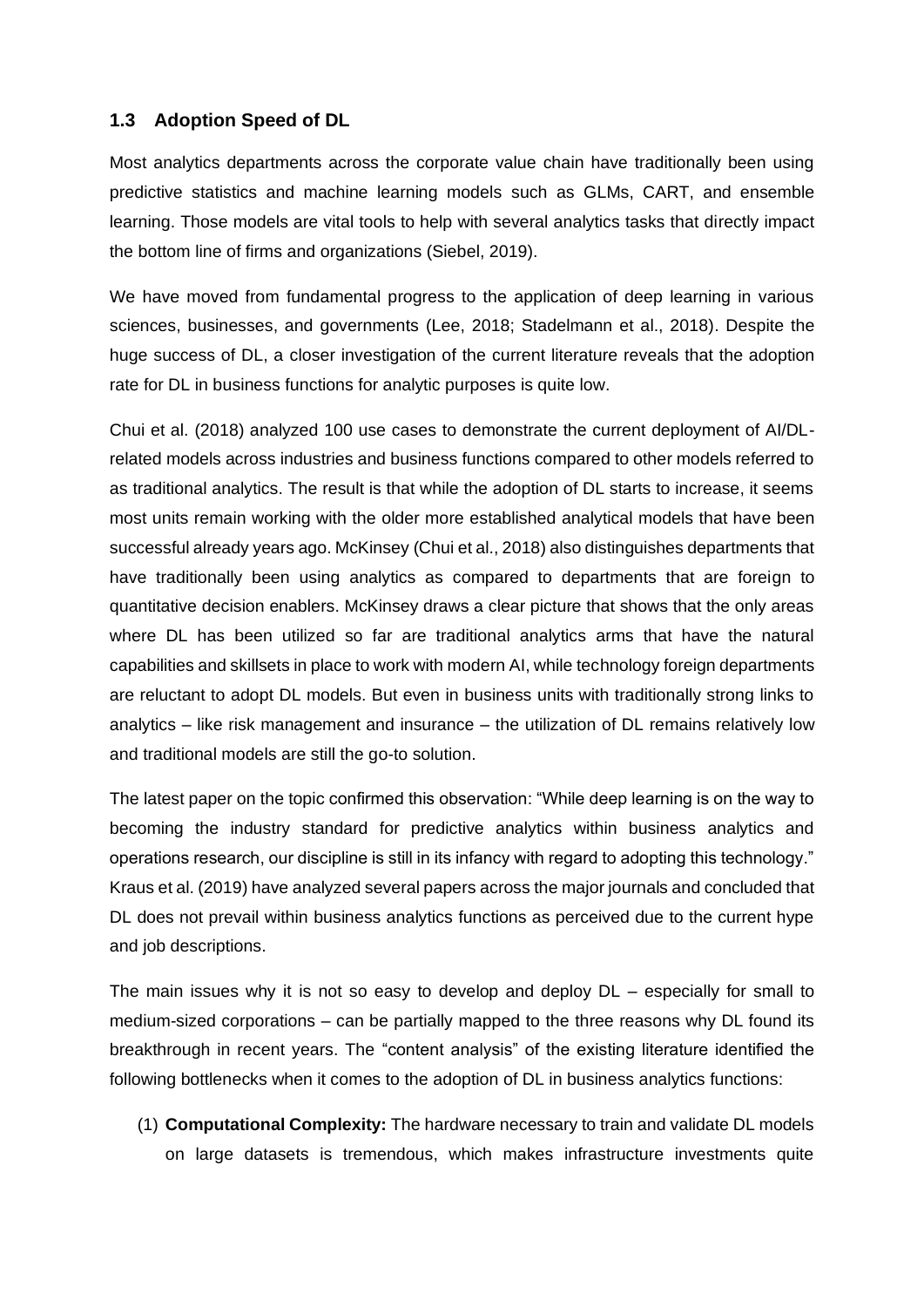expensive. This stands in large contrast to the question of whether the development and implementation of those models will materialize and be reflected in a future value increase (Bughin et al., 2017).

- (2) **Infrastructure:** Companies need to be able to harvest a continuous flow of unstructured data to capture the value from DL, which is difficult if the necessary "big data" infrastructure is not in place (Bughin et al., 2017).
- (3) **Transparency:** Another reason is the nature of DL itself. DL is mainly a black box, which means it can predict correctly, but we lack a causal explanation of why it arrives at a certain decision (Samek & Müller, 2019). This makes it problematic for industries, which are subject to regulatory supervision.
- (4) **Skill Shortage:** Talent is required to implement those models as well as subject matter expertise to define use cases (Henke et al., 2016). The current supply and demand gap for ML experts makes it difficult for small- and medium-sized corporations to utilize advanced AI.

Nevertheless, what many studies about the adoption of DL in business analytics seem to ignore is its general value contribution, which should come in the form of improved prediction accuracy. DL must make a business case for itself to justify its adoption, but this is not always given. Several standalone studies comparing the predictive ability of deep learning against traditional machine learning methods on structured data sets have concluded that DL does not outperform tree-based ensembles (Addo, Guegan, & Hassani, 2018; Hamori, Kawai, Kume, Murakami, & Watanabe, 2018). This stands in contrast to the claim that DL offers performance improvements across the board as indicated by Kraus et al. (2019) and also to the general assumption that DL needs to be adopted in every business function (Chui et al., 2018). While the success of DL for unstructured data problems such as image recognition and NLP is beyond doubt, the reality of DL for structured data within companies' business analytics functions is less clear and is the main focus of this article. Structured data with fixed-length feature vectors are vastly present in relational databases and standard business uses cases.

# **1.4 Contributions**

Comments such as "DL can be a simple replacement of traditional models" are too general and not always true. For structured data, tree-based ensembles as gradient boosting seem to be at least on par with DL across different domains. In support of this claim, an empirical test using three case studies based on real-world data is presented. Concrete, this paper will contribute to the current body of literature in the following ways: (1) DL is compared to traditional machine learning models such as GLMs, Random Forest, and Gradient Boosting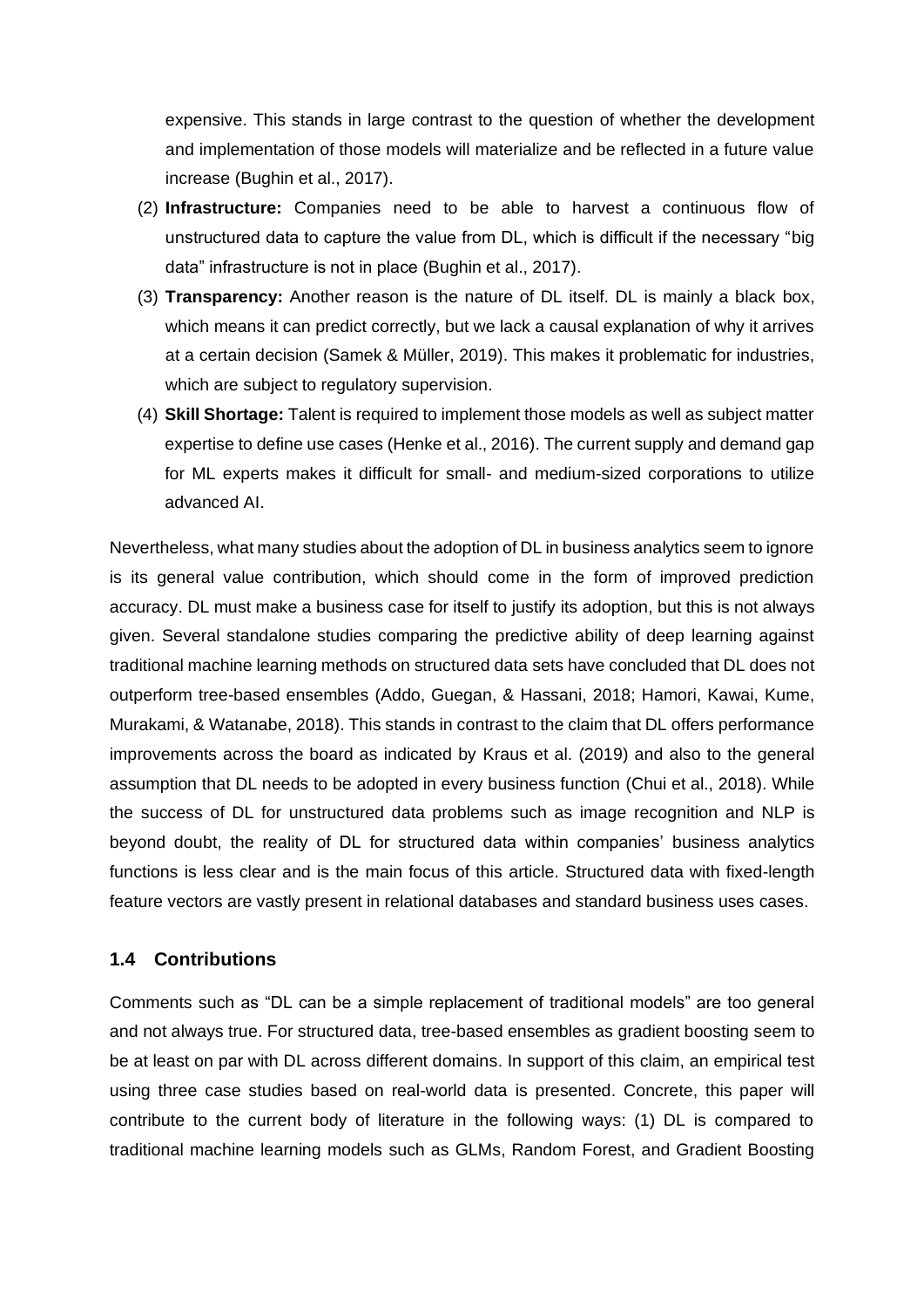based on three real-world use cases within the context of business analytics to verify the assumption that DL does not outperform traditional methods on structured datasets. (2) A discussion on the bottlenecks of DL identified during the "content analysis" taking into account the findings of the empirical study including managerial recommendations will be given. (3) In the end, a roadmap for future research possibilities for deep learning and business analytics is presented.

This article is structured as follows: Section 2 introduces the machine learning models used in this study - logistic regression, random forest, gradient boosting, and deep learning. Second, the experimental design is presented, which includes an explanation of the dataset, preprocessing steps, and the software setup. In section 3, the numerical results from the three case studies based on real-world data/business problems are presented. All three case studies show that in the case of structured data (tabular data) DL does not have a performance advantage over the tree-based ensembles random forest and gradient boosting machine. Section 4 gives a discussion of the technical implications of these results, highlights managerial implications, and suggestions for future research while section 5 concludes with a summary.

# **2 Methods and materials**

# **2.1 Machine learning**

This part gives an overview of predictive analytics and the ML models used in the experiment. The ML models used and compared in this experiment are Logistic Regression (LR), Random Forest (RF), Gradient Boosting Machine (GBM), and Deep Learning (DL). For a comprehensive treatment of the underlying theory, it is referred to (Hastie, Tibshirani, & Friedman, 2009) and (Murphy, 2012) for ML and to (Goodfellow et al., 2016) for DL.

# **2.1.1 Logistic regression**

The **Logistic Regression (LR)** belongs to the big family of generalized linear models (GLMs). GLMs are characterized by taking as input a linear combination of features and linking them to the output with the help of a function where the output has an underlying exponential probability distribution like the normal distribution or the binomial distribution (Murphy, 2012). The LR is the standard method for binary classification and is widely used in academia and industry. A linear combination of inputs and weights is calculated and applied by feeding  $w<sup>T</sup>x$  into the logic or sigmoid function represented by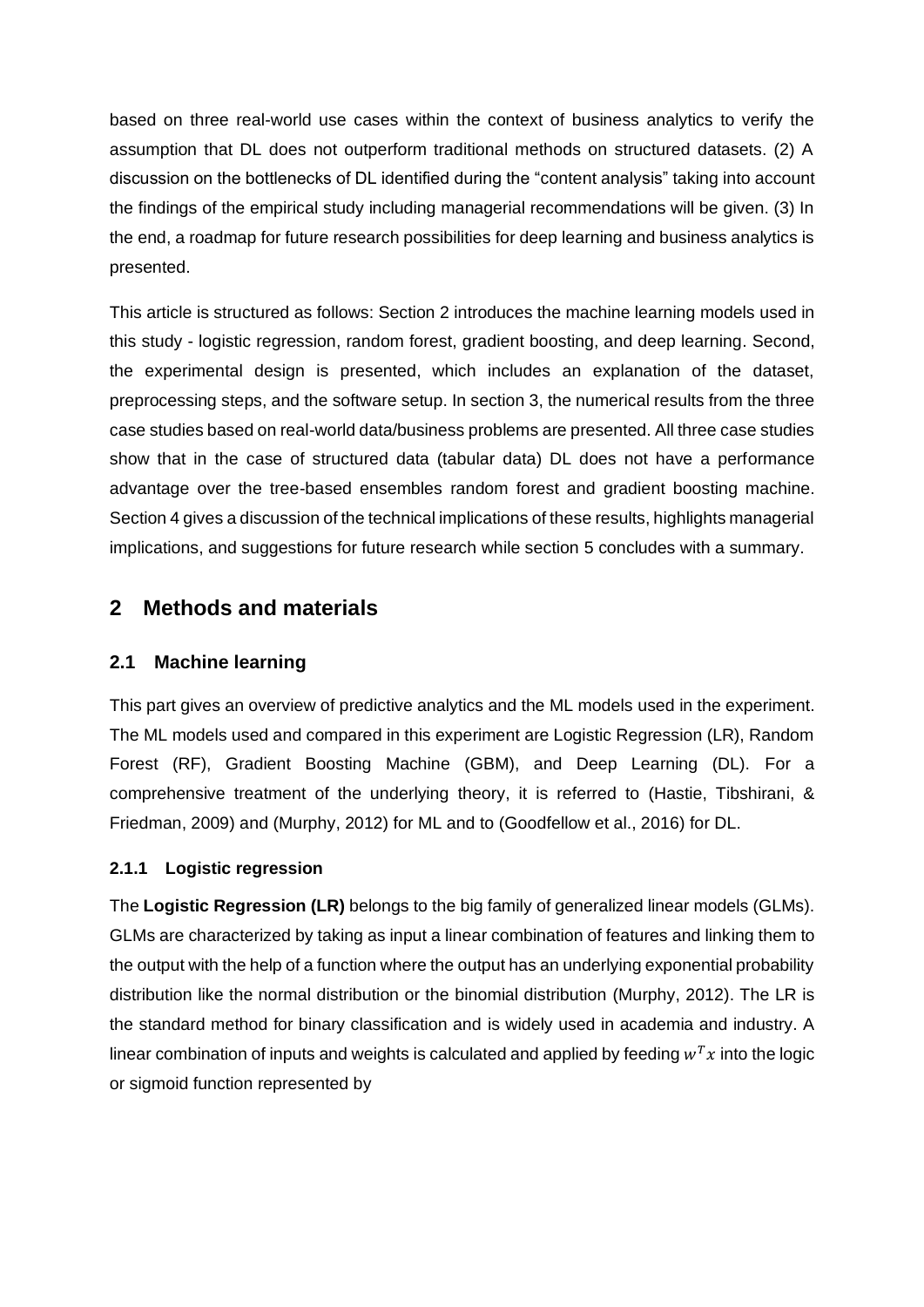$$
sigm(w^T x) = \frac{1}{1 + e^{-w^T x}} = \frac{e^{w^T x}}{e^{w^T x} + 1}.
$$
\n(1)

The sigmoid function restricts the range of the output to be in the interval [0, 1].

### **2.1.2 Random forest**

The recursive partitioning algorithms **Random Forest (RF)** is part of the family of ensemble methods and operates very similar to decision trees with bagging. Bagging (Breiman, 1996) chooses randomly different M subsets from the training data with replacement and averages these estimates. The random forest creates different decision trees and averages the results in the end to reduce the variance of the prediction model (Murphy, 2012). It is one of the most potent ML algorithms for classification and regression tasks out there.

### **2.1.3 Gradient Boosting**

Boosting is like bagging but builds models in a sequential order instead of averaging different results. The idea of boosting is to start with a weak learner that gradually improves by correcting the error of the previous model at each step. This process improves the performance of the weak learner and moves gradually towards higher accuracy. The most common model used for boosting is a decision tree. There are several different **Gradient Boosting (GM)** implementations out there. This paper uses the gradient boosting version implemented by (Malohlava & Candel, 2019) which is based on (Hastie, Tibshirani, & Friedman, 2017). Gradient boosting is one of the strongest prediction models for structured data currently available.

### **2.1.4 Deep Learning**

Deep Learning comes with many architectures as feed-forward artificial neural networks (ANN), Convolutional neural networks (CNNs), as well as Recurrent Neural Networks (RNNs). The best architecture for transactional (tabular) data, which are not sequential – as in this study – is a multi-layer feedforward artificial neural network. Other, more complex architectures as RNNs do not possess any advantage in those cases (Candel & LeDell, 2019). The architectural graph of a feed-forward neural network can be seen in figure 1. The first column represents the input features and is called the input layer. The last single neuron represents the output to where the final activation function is applied to. The two layers in the middle are called hidden layers. In case the neural network has more than one hidden layer it is called a deep neural network. A deep learning model can consist of several hidden layers and is trained with stochastic gradient descent and backpropagation (Goodfellow et al., 2016).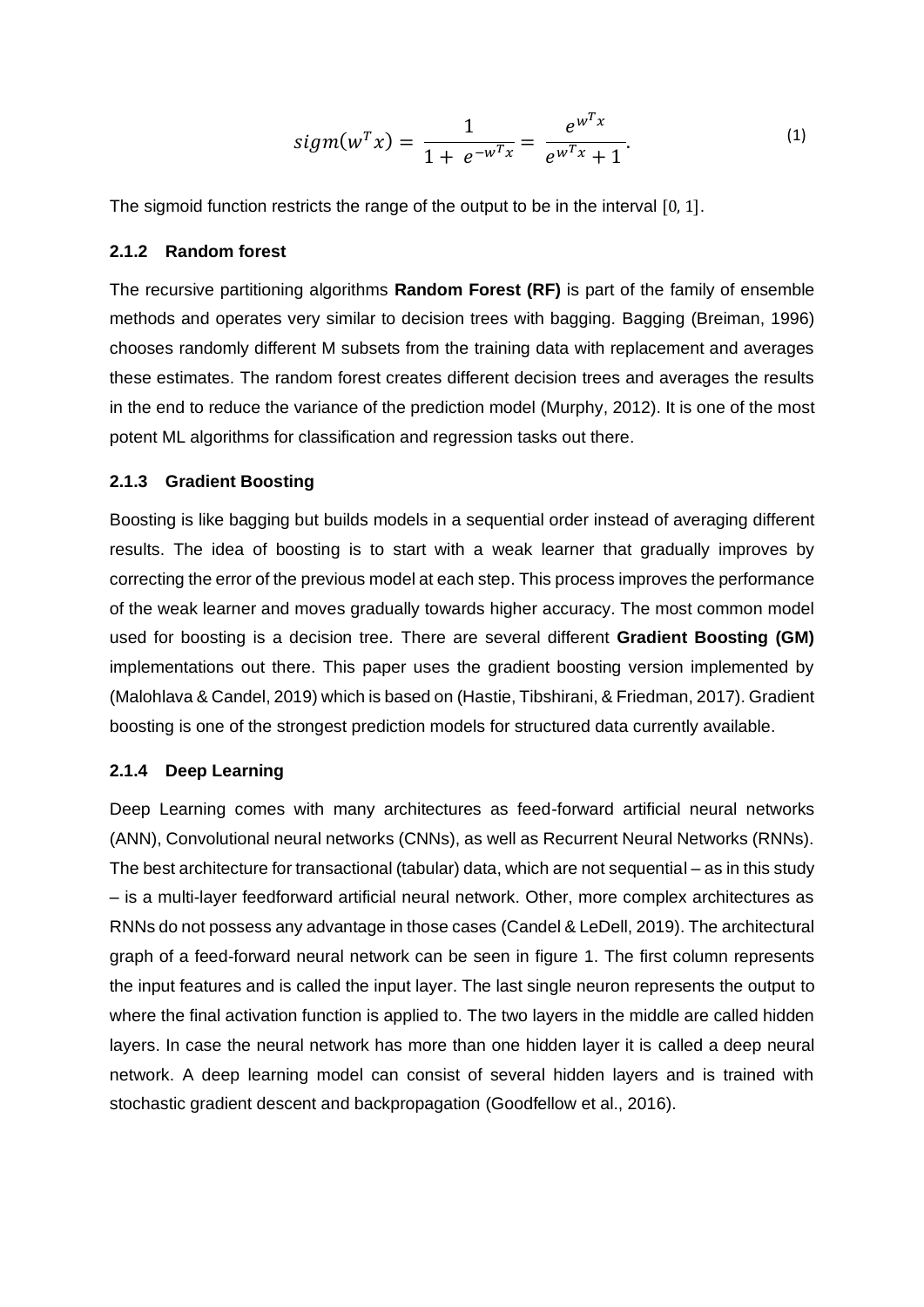

**Figure 1.** The deep learning model used in this experiment is called a feedforward artificial neural network as the signal flow through the network evolves only in a forward direction. It is the most appropriate choice for problems based on structured datasets as used in this study. It contains one input as well as one output layer and various hidden layers. At each node, a linear combination of input variables and weights are fed into an activation function to calculate a new set of values for the next layer.

A standard neural network operation consists of multiplying the input features by a weight matrix and applying a non-linearity (activation function). Input variables  $X_i = (X_1, X_2, ..., X_n)$  are fed into the neural network, weights  $W_i = (W_1, W_2, ..., W_n)$  are added to each of the inputs and a linear combination of  $\sum X_i W_i = w^T x$  is calculated. This linear combination plus the bias term or interceptor serves as input for the activation function to calculate the output Y, which serves either as input for the next layer or represents the final output/prediction. A neural network is trained with stochastic gradient descent and backpropagation.

Applying a non-linearity in the form of an activation function is essential for neural networks to be able to learn complex (non-linear) representations of the input datasets. The activation function transforms the output at each node into a nonlinear function.

This study will build two different DL classifiers using the following activation functions for the hidden layers:

- the rectified linear unit (ReLU):  $g(z) = \max(0, z) \in [0, \infty)$ ,
- the Maxout function:  $g(z) = \max(w^k z + b^k) \in (-\infty, \infty), k \in \{1, ..., K\}$ .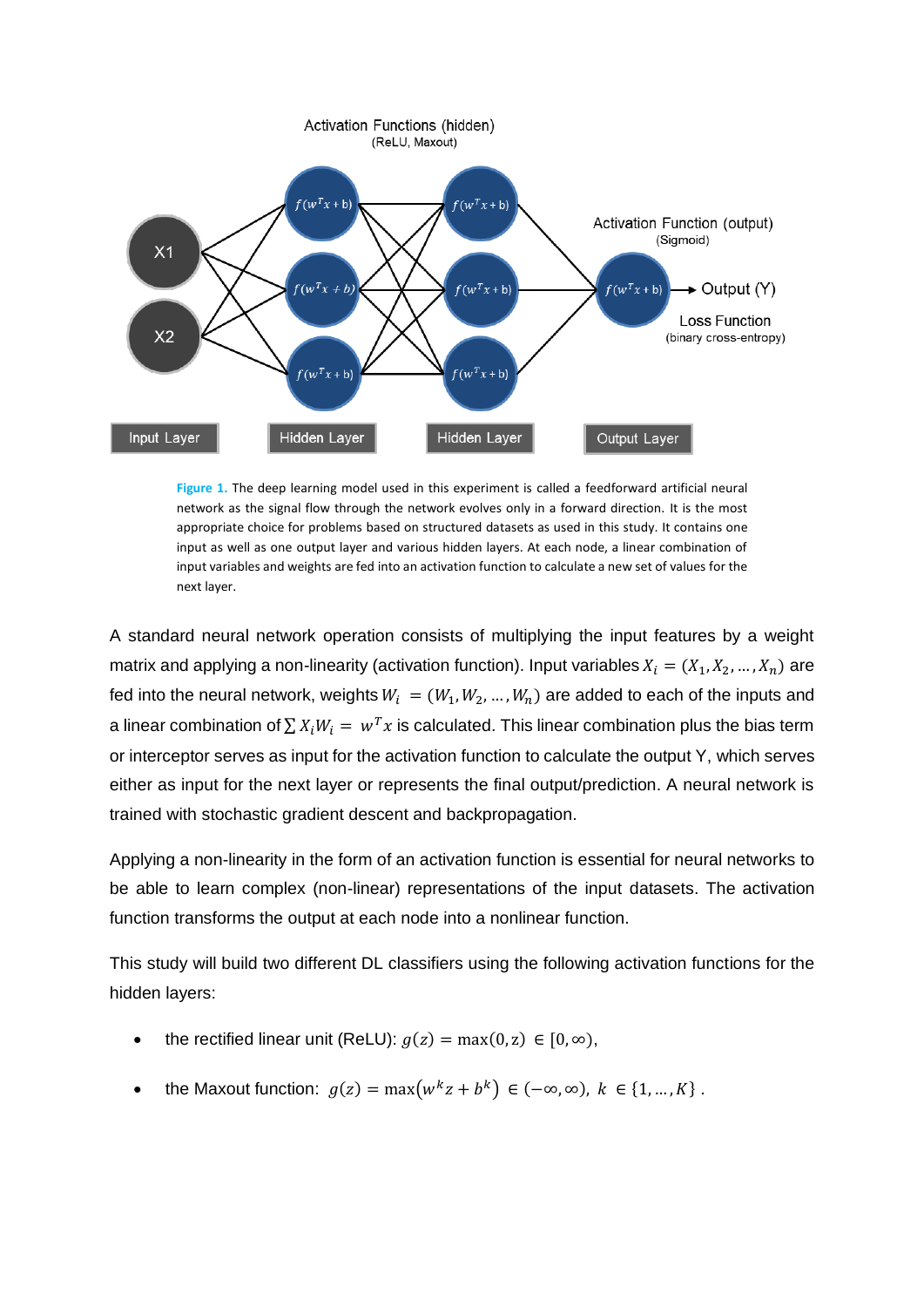As the scope of the research is binary classification of structured data the output activation function used is the sigmoid function  $sigma(z) = \frac{1}{1+e^{-z}} = \frac{e^z}{e^z + z}$  $\frac{e}{e^z+1} \in [0,1]$  in line with the binary cross-entropy loss function.

# **2.2 Experimental Design**

### **2.2.1 Data and Preprocessing**

This experiment is based on three datasets. To facilitate reproducibility and comparability the chosen data sets are all publicly available and can either be downloaded from the UCI machine learning repository or from the public machine learning competition site "Kaggle", which regularly offers access to high-quality datasets for experimentation. See table 1 for an overview of the case studies/datasets used in this study.

| <b>Business Area</b> | <b>Observations</b> |         |         |             | <b>Description</b> |                                                                                                                |
|----------------------|---------------------|---------|---------|-------------|--------------------|----------------------------------------------------------------------------------------------------------------|
|                      | Total               | $v = 0$ | $v = 1$ | Balanced*   | <b>Features</b>    |                                                                                                                |
| Credit Risk          | 30,000              | 23.364  | 6.636   | 6636/6636   | 23                 | Prediction whether a customer is<br>going to default on their loan payment                                     |
| Insurance Claims     | 595.212             | 573,518 | 21.694  | 21694/21694 | 57                 | Prediction whether a policy holder will<br>initiate an auto insurance claim in the<br>next year                |
| Marketing/Sales      | 45.211              | 39.922  | 5.289   | 5289/5289   | 16                 | Prediction whether a targeted<br>customer will open a deposit account<br>after a direct marketing/sales effort |

#### **Table 1. Description of Datasets Table X. Description of Datasets**

\*For the purpose of this study random under-sampling was used to bring the datasets in a balanced state

**Credit Risk:** The first dataset represents payment information from Taiwanese credit card clients. It consists of 30,000 observations, of which 23,364 are good cases and 6,636 are bad cases (flagged as defaults). Each observation contains 23 features including a binary response column for the default information of the credit cardholder. The features within the dataset contain mainly historical payment information, but also demographic information such as gender, age, marital status, and education. <sup>2</sup>

**Insurance Claims:** The second dataset represents information about automotive insurance policyholders. It consists of 595,212 observations, of which 573,518 are non-filed and 21,694

<sup>&</sup>lt;sup>2</sup> The "Credit Risk" dataset can be accessed here: <https://archive.ics.uci.edu/ml/datasets/default+of+credit+card+clients>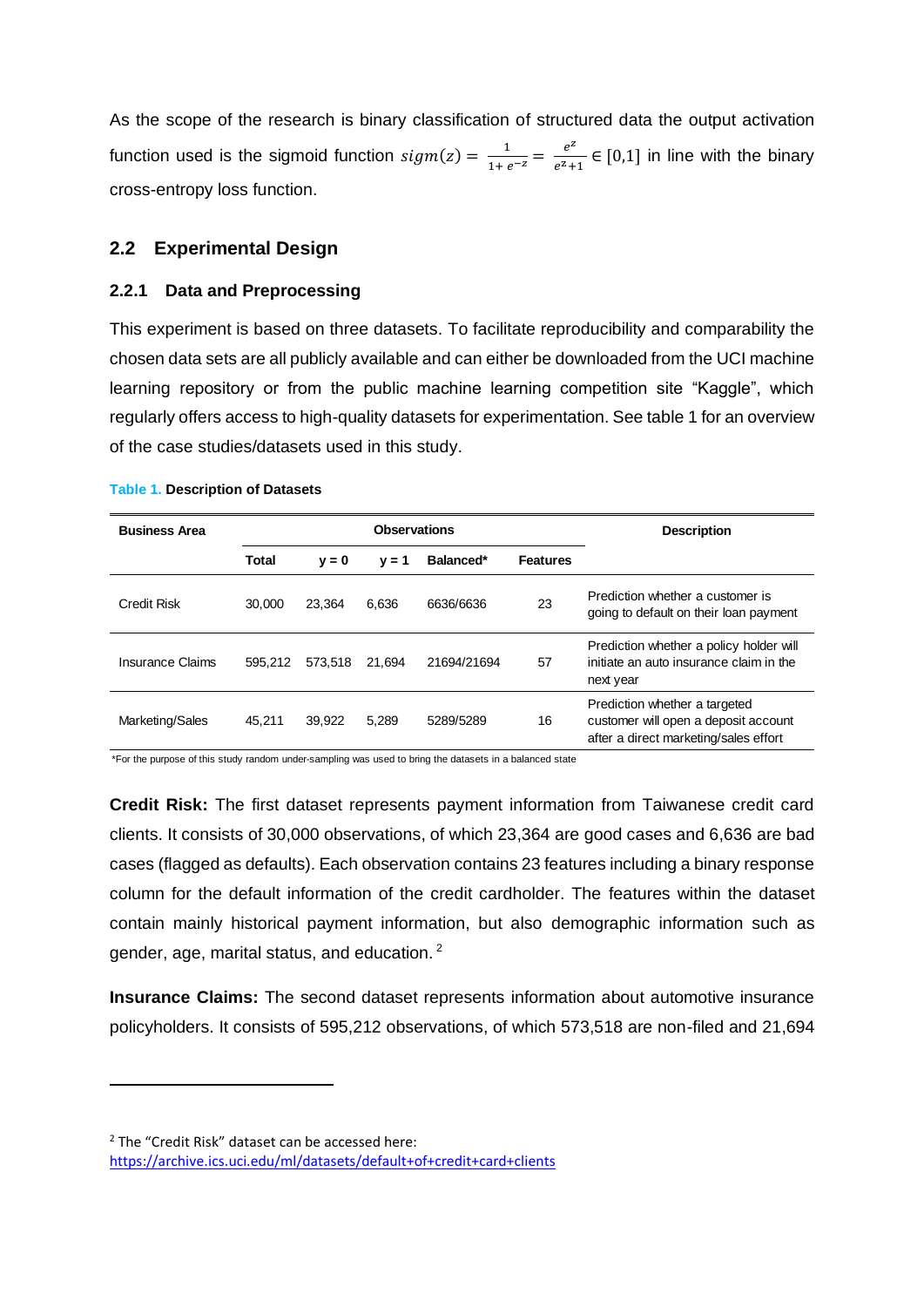are filed claims. Each observation contains 57 features including a binary response column that indicates whether or not a particular policyholder has filed a claim.<sup>3</sup>

**Marketing and Sales:** The third dataset stems from a retail bank and represents customer information for a direct marketing campaign. It consists of 45,211 observations, of which 39,922 were unsuccessful and 5,289 were successful (resulting in a sale). Each observation contains 16 features including a binary response column indicating whether or not the person ended up opening a deposit account with the bank following the direct marketing effort. <sup>4</sup>

The experiment required several adjustments. All three datasets are highly unbalanced. For this study, random under-sampling was used to bring the good as well as the bad cases into a state of equilibrium. This can also be seen in table 1. Example: If highly unbalanced datasets with a ratio of 90:10 are trained it is very easy for the classifier to reach an accuracy of 90% by simply going for the positive observations in all cases. To counter this naturally occurring gravitation towards the majority class resampling is used to better gauge the predictive ability of the classifiers. One drawback of under-sampling might be a loss of information, but can be neglected as the major purpose of the dataset is to benchmark the introduced ML classifiers.

Before model construction can take place, several other common preprocessing steps have been performed. A required procedure in ML during preprocessing is to transform categorical values into a numerical representation. Especially the "Case Study 3 – Marketing and Sales" contains predominately categorical strings. Where necessary categorical features were transformed into factor variables with a method called one-hot encoding. H2O has a parameter setting called one\_hot\_explicit, which creates N+1 new columns for categorical features with N levels.

For this experimental study, all three datasets are separated into a training set and a test set with a proportion of 80:20. To tune the model parameters the training set will be further divided into different training and validation sets using a method called cross-validation during the construction of the classifiers. Cross-validation is used to increase the generalization ability of the classifiers to unknown data and to avoid overfitting. This study uses 5-fold cross-validation.

Model tuning in ML is a highly empirical and interactive process and is essentially based on trial and error. The methods commonly used to help with automating the model tuning process

<sup>&</sup>lt;sup>3</sup> The "Insurance Claims" dataset can be accessed here: [https://www.kaggle.com/c/porto-seguro-safe-driver](https://www.kaggle.com/c/porto-seguro-safe-driver-prediction/data)[prediction/data](https://www.kaggle.com/c/porto-seguro-safe-driver-prediction/data)

<sup>&</sup>lt;sup>4</sup> The "Marketing/Sales dataset can be accessed here[: https://archive.ics.uci.edu/ml/datasets/Bank+Marketing](https://archive.ics.uci.edu/ml/datasets/Bank+Marketing)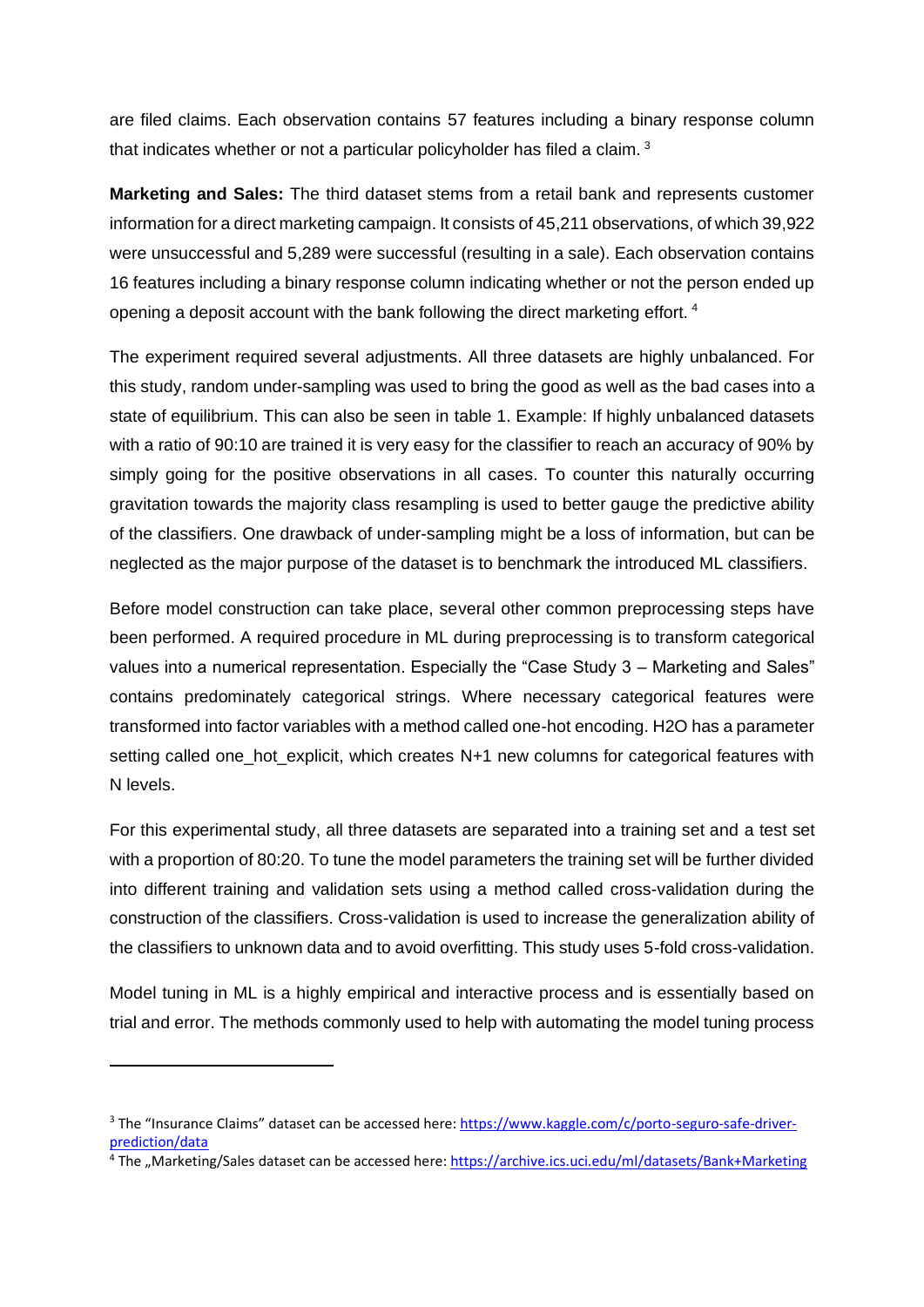are grid search and random search. Grid search automatically trains several models with different parameter settings over a predefined range of parameters. Overall, this does not change the basic necessity of trying out different combinations of parameters that allow the classifier to adjust adequately to the underlying dataset. This study used a random search, selective grid search, and manual adjustments to arrive at the final parameter settings.

The four performance evaluation measures (Flach, 2019) used in this study are AUC, Accuracy, F-score, and LogLoss.

# **2.2.2 Software**

Data preparation and handling are managed in RStudio, which is the integrated development environment (IDE) for the statistical programming language R (R Core Team, 2019). R is one of the go-to languages for Data Science research as well as prototyping in practice. The machine learning models in this paper are developed with H2O, which is an open-source machine learning platform written in Java and supports a wide range of predictive models (LeDell & Gill, 2019). This makes experimentation and research easier. The high abstraction level allows the idea and the data to become the central part of the problem and helps to reduce the effort required to reach a solution. Also, H2O has the advantage of speed as it allows us to move from a desktop- or notebook-based environment to a large-scale environment. This increases performance and makes it easier to handle large data sets. R is connected to H2O by means of a REST API (Aiello, et al., 2016).

# **3 Numerical Results**

In this section, three different case studies: Credit risk, insurance claims, and marketing and sales are presented to demonstrate that deep learning while being promoted as a superior ML solution has difficulties beating traditional machine learning methods in some cases. Concrete, logistic regression, random forest, gradient boosting machine, and two different deep learning classifiers were trained on each dataset. The first DL model was built with the ReLU activation function whereas the second DL model was built with the Maxout activation function. The ReLU activation function is widely used and has shown to be superior in terms of accuracy and computational speed. The Maxout activation function has been developed to improve classification accuracy in combination with dropout (Goodfellow, Warde-Farley, Mirza, Courville, & Bengio, 2013; Srivastava, Hinton, Krizhevsky, Sutskever, & Salakhutdinov, 2014) and is hence the second choice for this experiment. Several hyper-parameters were adjusted during the model training process to improve the performance measured by the evaluation metrics AUC, Accuracy, F-score, and LogLoss.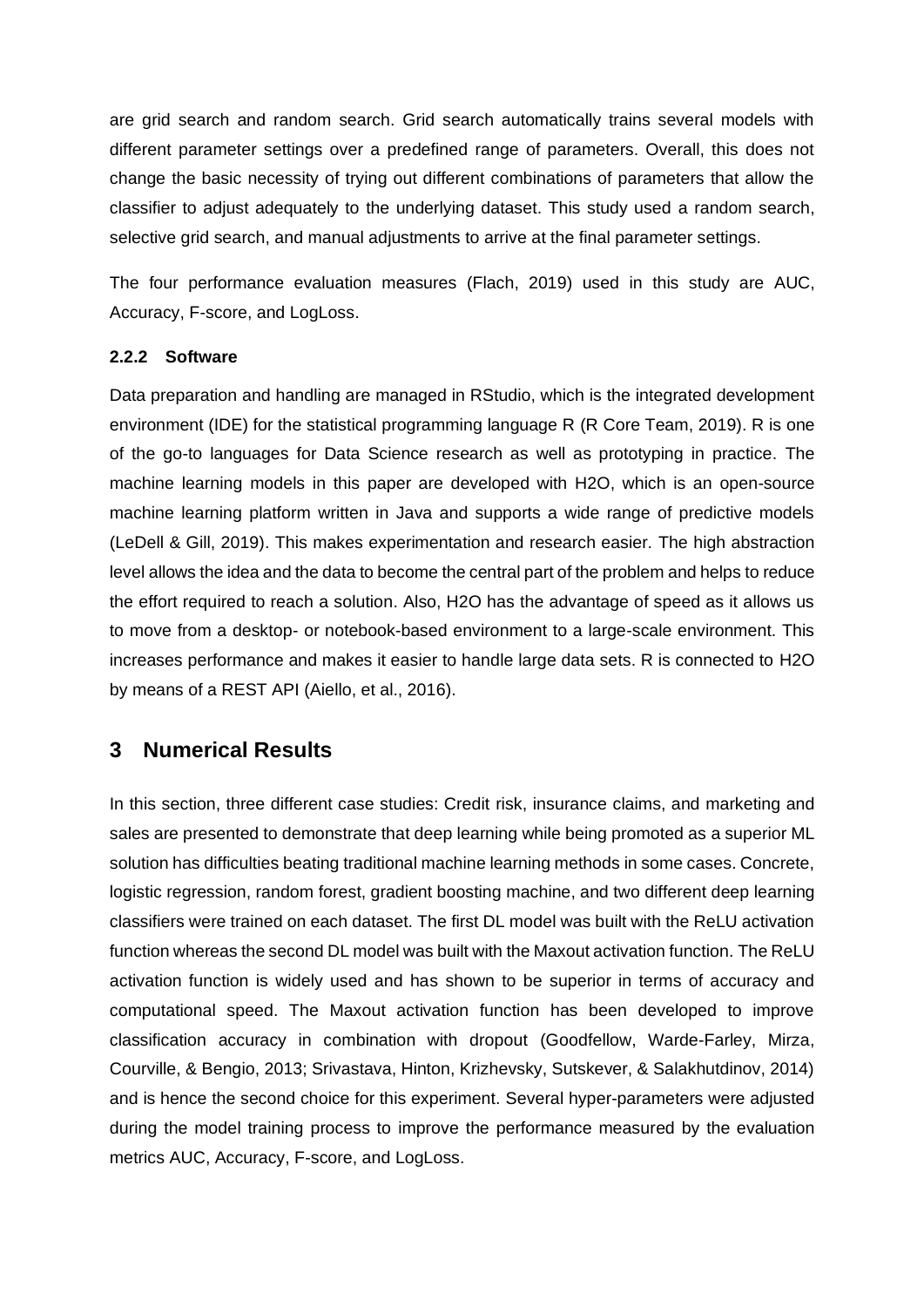# **3.1 Case Study 1: Credit Risk**

Numerical results for the credit risk business case to accurately predict the default category of an applicant. The performance of deep learning is compared to traditional machine learning classifiers via the four evaluation matrices AUC, Accuracy, F-score, and LogLoss. The best performance is highlighted in bold.

| <b>Method</b>                    | <b>Out-of-Sample Performance</b> |          |                |         |  |
|----------------------------------|----------------------------------|----------|----------------|---------|--|
|                                  | <b>AUC</b>                       | Accuracy | <b>F-score</b> | Logloss |  |
| Logistig Regression              | 0.712                            | 0.671    | 0.653          | 0.623   |  |
| Random Forest                    | 0.773                            | 0.711    | 0.688          | 0.572   |  |
| <b>Gradient Boosting Machine</b> | 0.774                            | 0.712    | 0.691          | 0.572   |  |
| Deep Learning + ReLU             | 0.760                            | 0.700    | 0.646          | 0.592   |  |
| Deep Learning + Maxout           | 0.762                            | 0.703    | 0.687          | 0.599   |  |

#### **Table 2. Numerical results for Case Study 1 - Credit Risk Table X. Numerical results for Case Study 1 - Credit Risk**

Table 2 shows clearly that GBM has the best overall performance with the highest AUC, Accuracy, and F-score of 0.774, 0.712, and 0.691 respectively, including a LogLoss of 0.572. RF comes as a close second with an AUC of 0.773 and the same LogLoss as GBM of 0.572. Both ensemble models achieve a better performance in the case of the credit risk dataset than the two DL models with an AUC of 0.760 and 0.762 respectively. The DL + Maxout model has a slightly higher AUC compared to the DL + ReLU, whereas the LogLoss is reversed, which results in a similar performance for the two DL models.

A graphical presentation of the results of each model sorted by the evaluation measure can be found in figure 2. The best performing model GBM is highlighted via a callout text field, which shows the performance of each evaluation metric.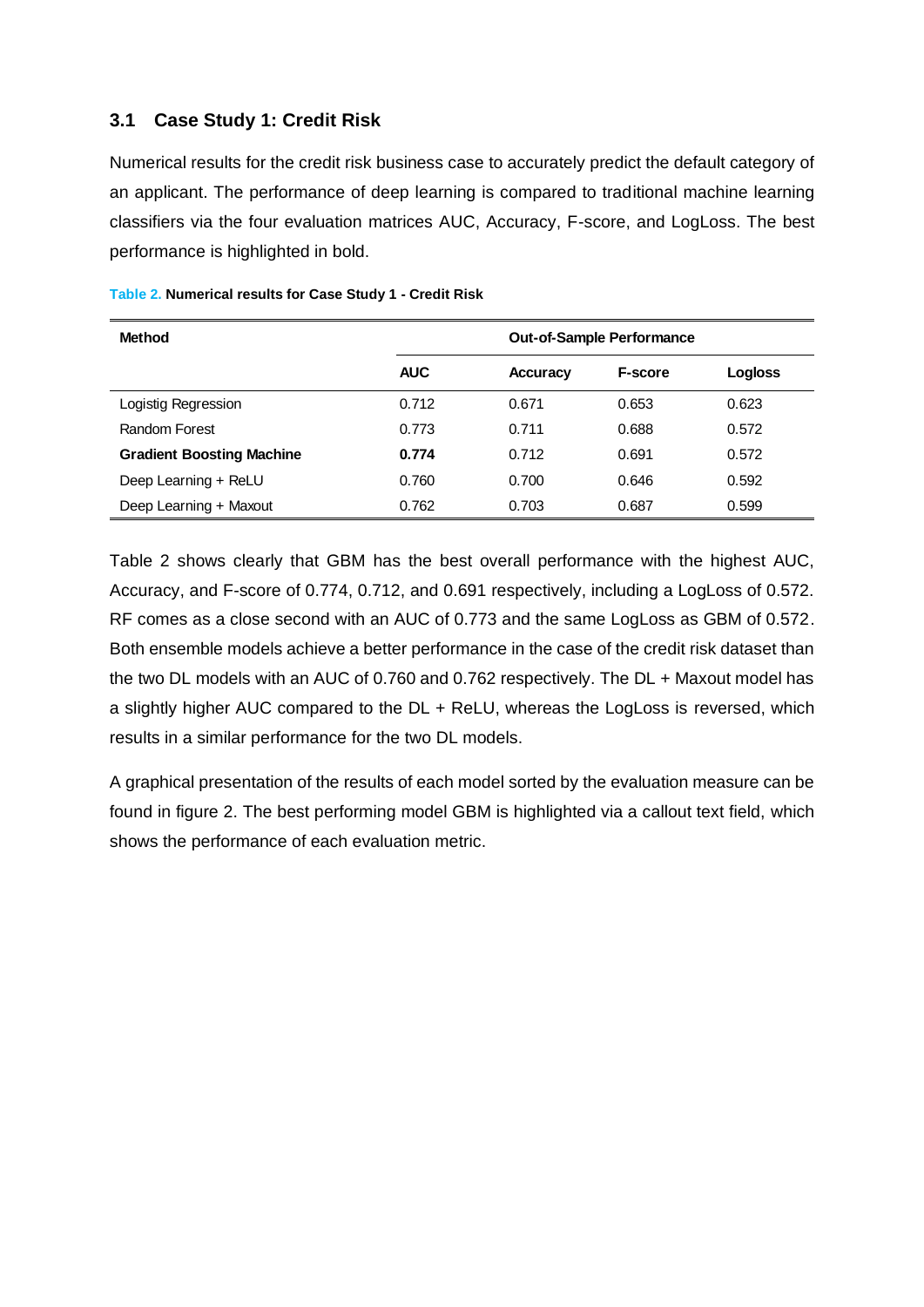

**Figure 2.** Graphical representation of the performance of each classifier for all 4 performance evaluation metrics for case study 1 - credit risk. Gradient Boosting Machine (GBM) achieves the highest accuracy according to those results.

# **3.2 Case Study 2: Insurance Claims**

In table 3 the numerical results for the insurance case study are presented. The goal is to accurately predict whether a policyholder is going to file an insurance claim within the next year. The performance of deep learning is compared to traditional machine learning classifiers via the four evaluation matrices AUC, Accuracy, F-score, and LogLoss. The best performance is highlighted in bold.

| Method                           |            | <b>Out-of-Sample Performance</b> |                |                |  |
|----------------------------------|------------|----------------------------------|----------------|----------------|--|
|                                  | <b>AUC</b> | Accuracy                         | <b>F-score</b> | <b>Logloss</b> |  |
| Logistig Regression              | 0.629      | 0.594                            | 0.586          | 0.667          |  |
| Random Forest                    | 0.636      | 0.598                            | 0.584          | 0.667          |  |
| <b>Gradient Boosting Machine</b> | 0.640      | 0.602                            | 0.588          | 0.664          |  |
| Deep Learning + ReLU             | 0.628      | 0.597                            | 0.540          | 0.670          |  |
| Deep Learning + Maxout           | 0.633      | 0.597                            | 0.534          | 0.669          |  |

| Table 3. Numerical results for Case Study 2 - Insurance Claims |  |
|----------------------------------------------------------------|--|

The results of table 3 are similar to the first case study. GBM is the clear winner in terms of performance with the highest AUC, Accuracy, and F-score of 0.640, 0.602, and 0.588 respectively, including the lowest LogLoss of 0.664. RF takes the second place with an AUC of 0.773 and a LogLoss of 0.664. Both ensemble models achieve a better performance in the insurance case study than the two DL models. The DL + Maxout model with an AUC of 0.633 has a slightly higher AUC compared to the DL + ReLU with an AUC of 0.628.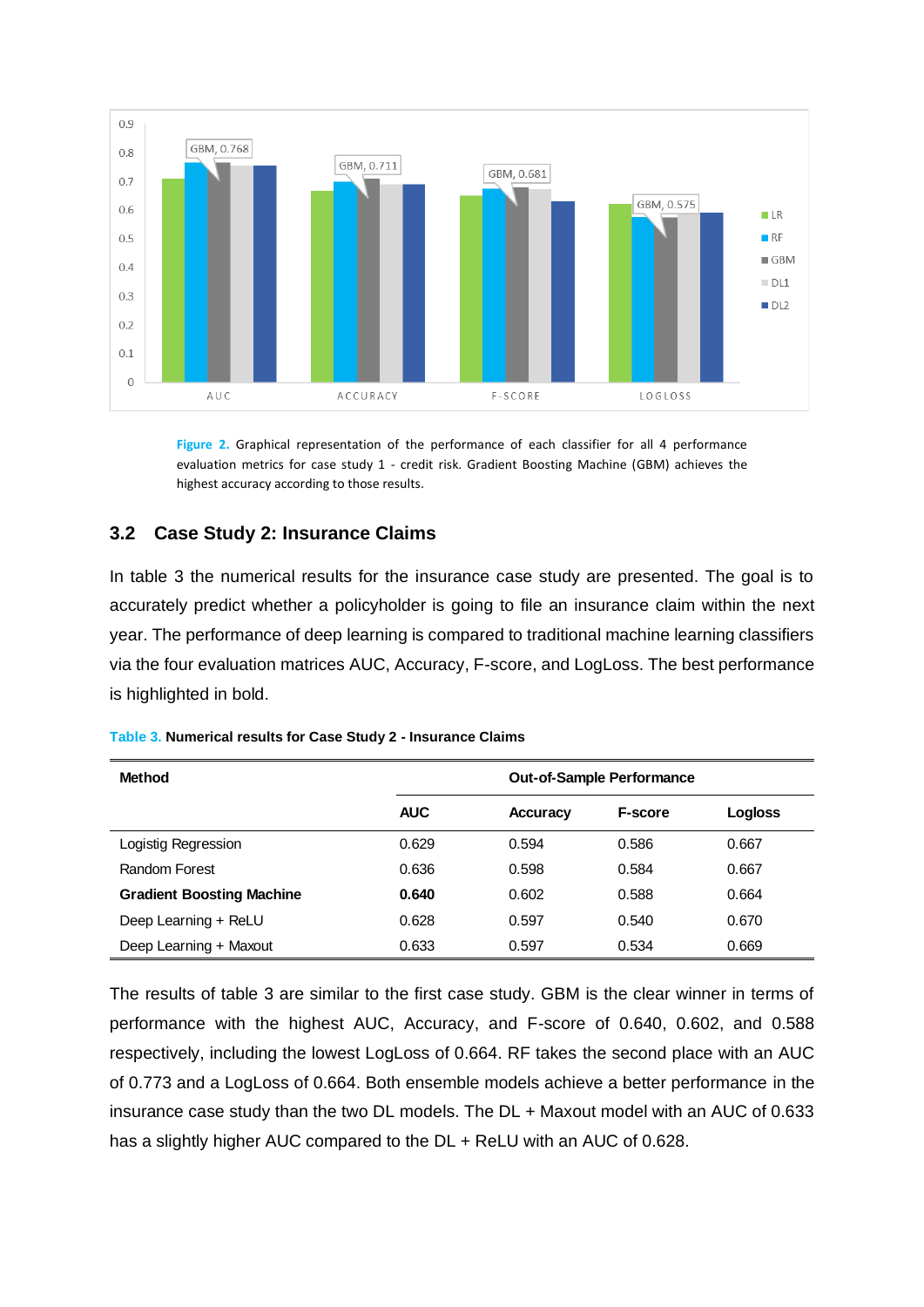A graphical presentation of the results of each model sorted by the evaluation measure can be found in figure 3. The best performing model (Gradient Boosting) is highlighted via a callout text field.



**Figure 3.** Graphical representation of the performance of each classifier on all 4 performance measures for case study 2 - insurance claims. Also, in the second case study, Gradient Boosting Machine (GBM) achieves the highest prediction accuracy.

# **3.3 Case Study 3: Marketing and Sales**

Table 4 shows the numerical results for the marketing and sales case study to accurately predict successful conversions based on a direct marketing effort. The performance of deep learning is compared to traditional machine learning classifiers via the four evaluation metrics AUC, Accuracy, F-score, and LogLoss. The best performance is highlighted in bold.

| <b>Method</b>                    | <b>Out-of-Sample Performance</b> |                 |                |         |
|----------------------------------|----------------------------------|-----------------|----------------|---------|
|                                  | <b>AUC</b>                       | <b>Accuracy</b> | <b>F-score</b> | Logloss |
| Logistig Regression              | 0.918                            | 0.839           | 0.845          | 0.377   |
| Random Forest                    | 0.940                            | 0.879           | 0.888          | 0.320   |
| <b>Gradient Boosting Machine</b> | 0.940                            | 0.878           | 0.886          | 0.299   |
| Deep Learning + ReLU             | 0.930                            | 0.861           | 0.877          | 0.328   |
| Deep Learning + Maxout           | 0.930                            | 0.857           | 0.865          | 0.336   |

**Table 4. Numerical results for Case Study 3 - Marketing and Sales Table X. Numerical results for Case Study 3 - Marketing and Sales**

Based on table 4 the results for the third case study are slightly different from case studies one and two. GBM shares the maximum AUC of 0.940 with RF. The RF classifier has also a slightly higher Accuracy of 0.879, and also a higher F-score of 0.888 while GBM has still the lowest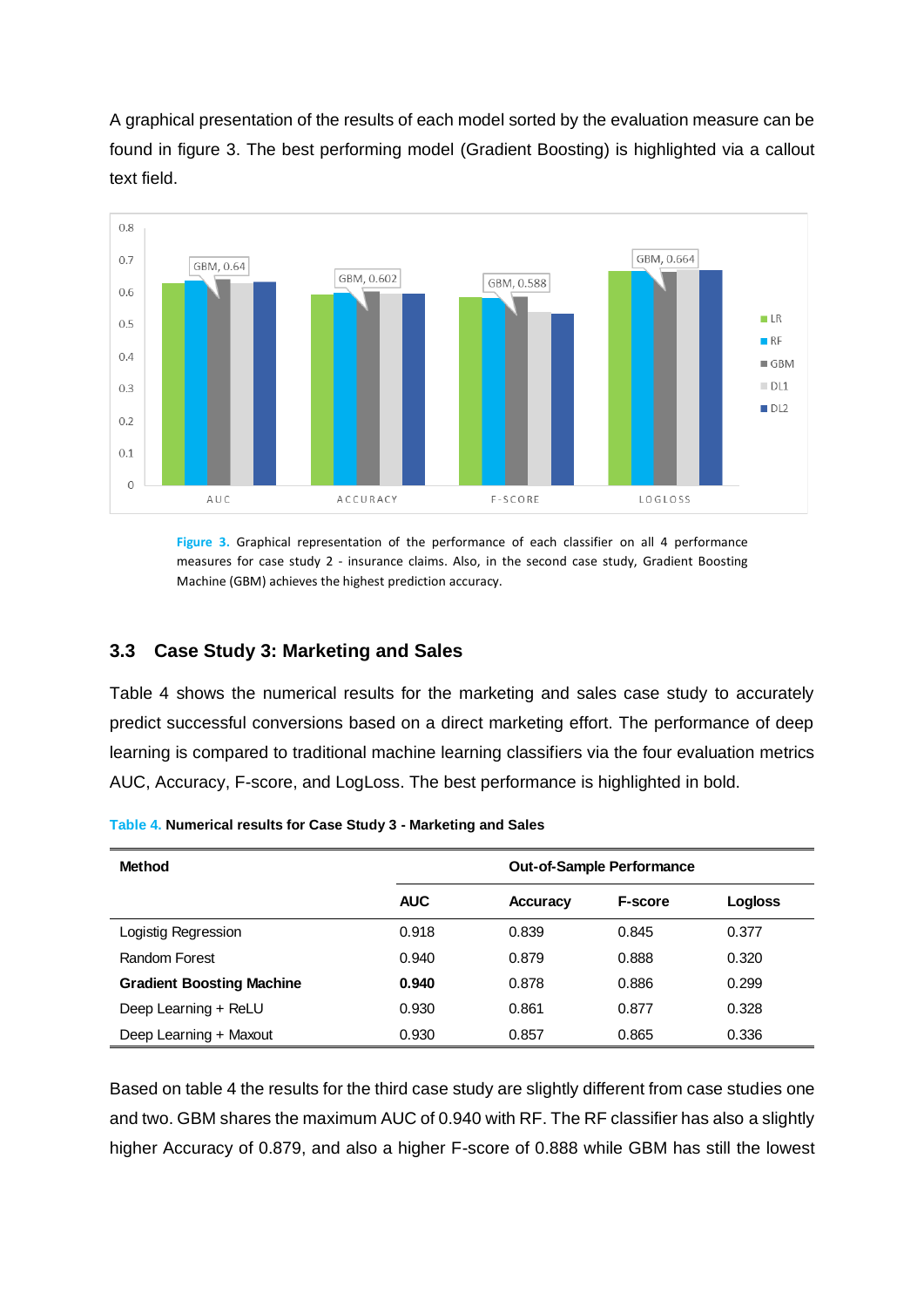LogLoss, which indicates the highest prediction reliability across the models. In line with previous results, both ensemble models achieve a better performance than the two DL models, which have both an AUC of 0.930. LR underperforms all classifiers by a significant amount.

A graphical presentation of the results of each model clustered by the evaluation measure can be found in figure 4. It can be seen that GBM and RF perform better than the two DL models across all performance measures while logistic regression turns out the be the weakest classifier.



**Figure 4.** Graphical representation of the performance of each classifier on all 4 performance measures for case study 3 – marketing and sales. Gradient Boosting Machine (GBM) is again the winner, but the results are less significant than before and Random Forest (RF) achieves a very similar performance.

# **4 DL in Business Analytics: A Reality Check**

# **4.1 Discussion of Results**

To better understand the utility of Deep Learning for Business Analytics it was benchmarked against traditional ML models such as GLMs, Random Forest, and Gradient Boosting Machine. Based on the four evaluation measures AUC, Accuracy, F-score, and LogLoss. The empirical results of all three case studies presented (Credit Risk, Insurance Claims, Marketing and Sales) suggest that DL does not have a performance advantage for classification problems based on structured data. Instead, the results are strongly in favor of tree-based ensembles as Random Forest and Gradient Boosting. GBM turns out to be the model with the highest utility for the type of problems analyzed in this study.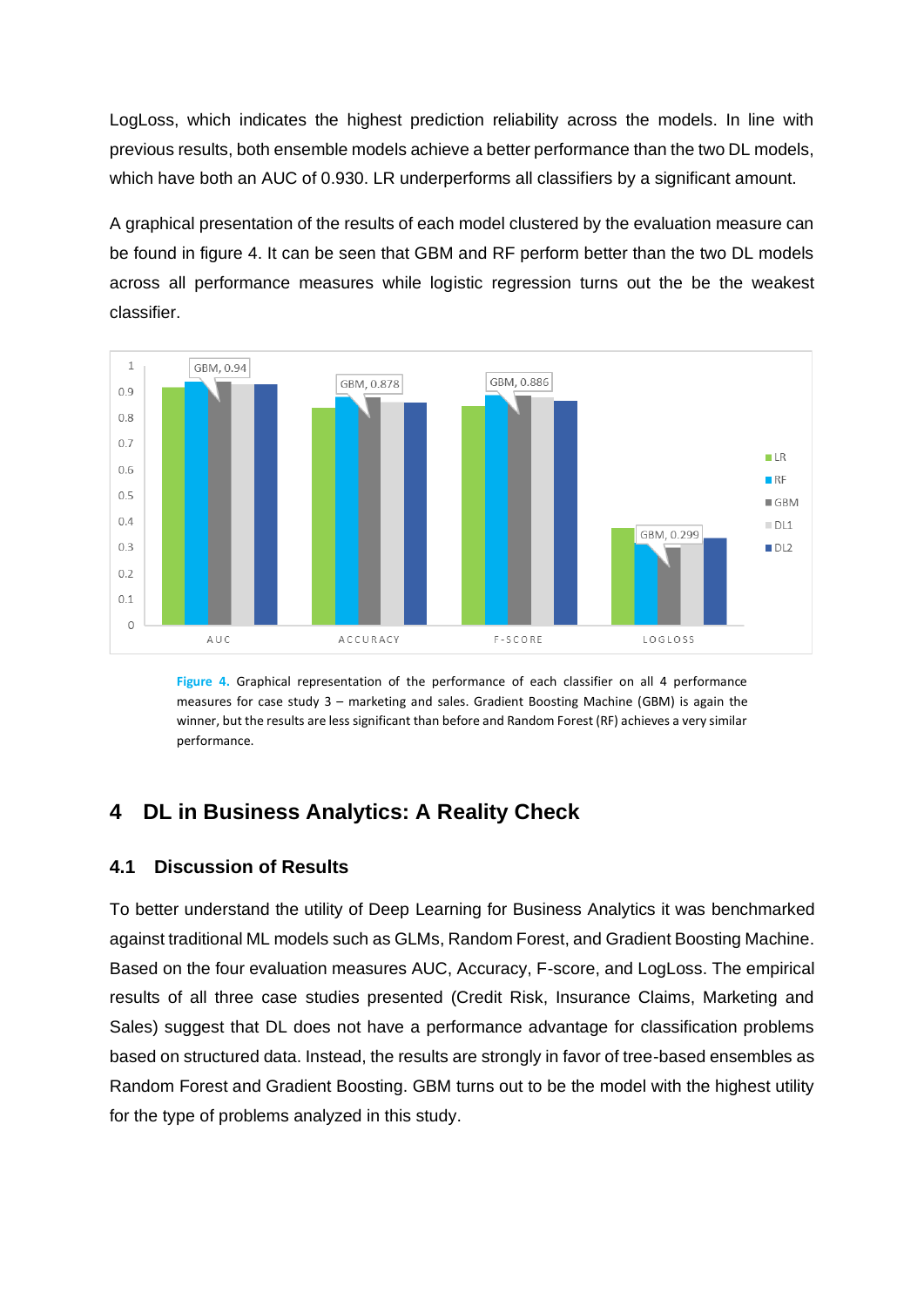Kraus, et al. (2019) benchmarked several baseline models against their proposed embedded DNN model, which resulted in superior performance for DL. The authors recommend fostering the adoption of DL models within the field of Business Analytics and operations research. While the paper of Kraus et al. (2019) is an excellent overview of DL for Business Analytics and very insightful, the analysis does not include GBM as a baseline model in the comparison, which is widely used and known to deliver strong and robust predictions on structured datasets.

Case study two in this study uses the same dataset as Kraus et al. (2019) and according to the results of the empirical results is GBM at least on par with the proposed deep architecture by Kraus et al. (2019). Other studies by Hamori et al. (2018) and Addo et al. (2018) included tree-based ensembles as gradient boosting and came to the same conclusions as this study. As the findings of this study are in line with several papers comparing the performance of DL against other ML models there is strong evidence that tree-based methods (GBM as well as Random Forest) do indeed outperform DL models (different configurations have been tested) on most problems containing structured data. Also, DL has several weaknesses as computational complexity, huge data requirements, transparency issues, and needs highly skilled labor, which makes it often difficult to develop and deploy those models at scale. Especially the computational complexity issue results in significantly longer training and validation times compared to all other ML models.

The results strongly suggest that GBM can be seen as the go-to model for most business analytics problems. It is fast, not too complex, and delivers for use cases based on structured data the best performance currently available. The results are clear and business analytics experts should carefully consider the type, characteristics, and volume of the data at hand to make a final decision about the correct model choice.

# **4.2 Managerial Implications & Digital Strategy**

It has been proven that data-driven or evidence-based decisions are superior compared to pure intuitive business decisions and a comprehensive analytics strategy has become necessary for businesses across all industries to capture value at the bottom line. One of the challenges associated with becoming a digital enterprise is how exactly to leverage digital technologies and especially advanced analytics and AI. Current discussions about AI and digital strategy are strongly focused on the applications of DL, but this is not the best way to approach digital transformation. This focus resulted in the problematic assumption that DL adoption in business by itself can be regarded as a benchmark – thereby ignoring the question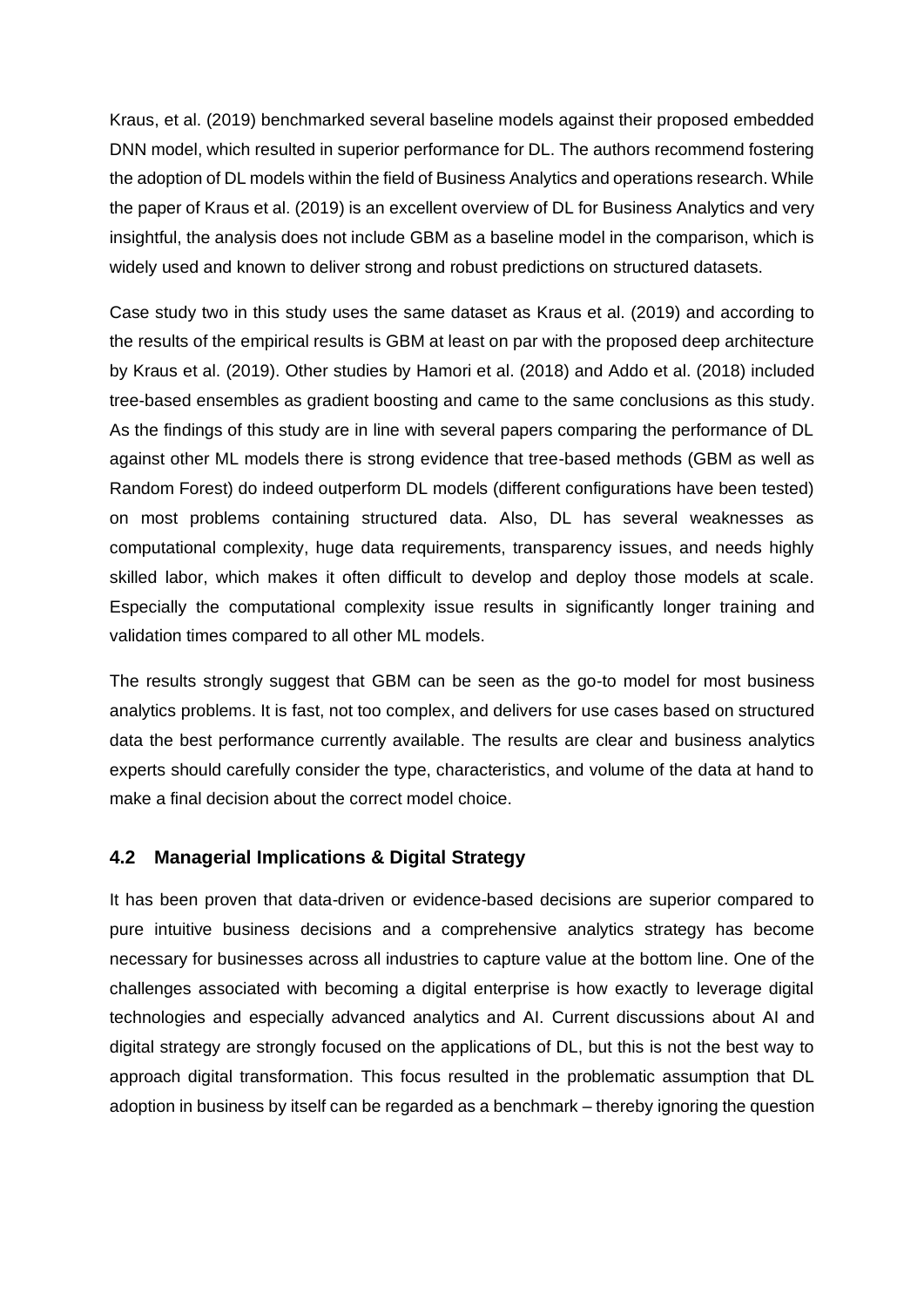of utility that always needs to be asked before the deployment of any new method or technology.

The main explanation why DL has not found its way into the different business functions as expected is often explained by computational complexity, lacking big-data infrastructure, the non-transparent nature of DL (black-box), and a shortage of skills. But as was demonstrated in this paper, an additional explanation for the lack of adoption in certain business analytics functions is that DL does not have performance advantages over traditional analytics when it comes to structured data use cases.

For example, many departments that have been utilizing advanced analytics as risk management are perfectly capable of developing and deploying a DL model as the required skillset is identical. Also, the necessary infrastructure to leverage DL in these departments should be in place. The usually described problems are not the only reasons. The problem is that DL does not offer any advantage over certain tree-based ensembles for the data present in those departments. Also, the disadvantages of speed and transparency are still present, which makes it, in fact, unreasonable to use DL instead of traditional analytics. DL should be viewed as a valuable addition to the current body of ML that offers the possibility to create new use cases based on its strength instead of forcefully replacing models that are equally powerful and can easily coexist within advanced analytics.

This realization triggers the second argument, which is related to the nature of the underlying dataset. The kind of data present in problems faced within business analytics can largely be divided into three groups (Chen et al., 2012): (1) Structured data from relational database management systems (DBMS), (2) unstructured data, which stem mainly from web-based activities (Social Media Analytics, etc.), and (3) sensor- and mobile-based content, which is largely untouched when it comes to research activities. Many problems in business analytics are indeed based on structured datasets and given that most business functions utilize exactly those kinds of data it should not come as a surprise that DL remains a rather scarce ML algorithm to support their decision making.

The era of big data has brought tremendous amounts of data within a single data set across several domains, which fulfills the requirement of empirical prediction based on deep learning. However, it is important to differentiate and use DL models mainly in line with their strength, which is the usage of vast unstructured datasets, which posed significant problems for traditional analytics. ML overall has been recognized as a general-purpose technology (GPT) for decision making, which has just started to infuse our economy with the ability to replace mental tasks that were traditionally only reserved for humans (Agrawal et al., 2019). It has also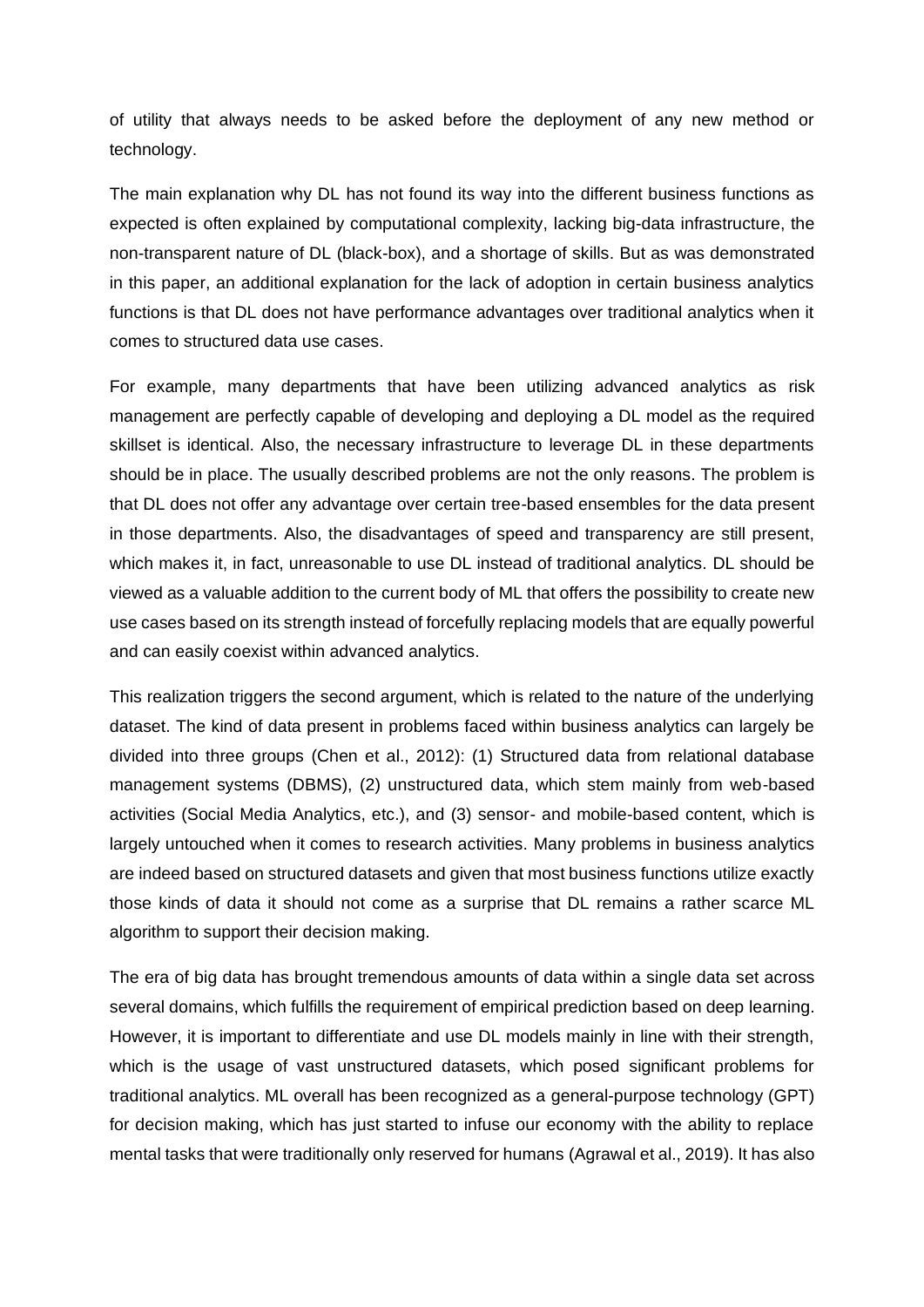the potential to create completely new business models (Siebel, 2019). Finding use cases that are in line with the strength of DL would help to foster the adoption of DL in business analytics. And the major strength is unprecedented accuracy on unstructured datasets. Traditional ML models reach a performance plateau quite early and further data are not helpful to increase accuracy. DL has here an advantage as it gains predictive power with every additional data point (Ng, 2018). This makes DL extremely scalable and future proof, especially since hardware power and the amount of available data will increase continuously over the years. Also, DL eliminates the need for extensive feature engineering as this was usually present in the preprocessing stage of data mining and predictive analytics tasks (LeCun et al., 2015). The time required for preparing data sets often amounts to 80% to 90% of overall task completion and is one of the major reasons why further advances in DL would indeed be welcoming news for all analytics functions. Overall, management and practitioners responsible for digital strategy and transformation should avoid seeing DL as a simple replacement or enhancement of existing tools for predictive analytics tasks, but as an opportunity to develop new application areas and use cases for business analytics based on the strength of DL – which are predictions based on vast amounts of unstructured data.

### **4.3 Future Research**

The following four key areas could be identified where further research is necessary to increase the utility and hence the adoption of DL in business analytics.

(1) Future research in business analytics could focus on identifying currently non-existing uses which are in line with the strength of DL. Due to its ability to handle huge amounts of unstructured data DL is in terms of future possibilities and new use cases more interesting than traditional analytics. DL possesses the ability to create completely new business models and ways of value generation. (2) Enhancing the prediction accuracy of DL for structured data would be a game-changing development for neural networks. DL has several advantages over traditional methods but has in its current capacity difficulties reaching the performance and accuracy levels of tree-based ensembles as Random Forest and GBM for predictions on structured data. A simple replacement makes hence no sense unless further research in this area realizes performance improvements for DL on structured classification tasks. Developments as dropout (Srivastava et al., 2014) and the Maxout activation function (Goodfellow et al., 2013), which were specifically developed to tackle classification problems are going in this direction, but as shown above, are not enough to reach accuracy levels to justify the replacement of tree-based ensemble models as RF or GBM. Further research could focus on enhancing the ability of DL models to consistently surpass traditional ML models. This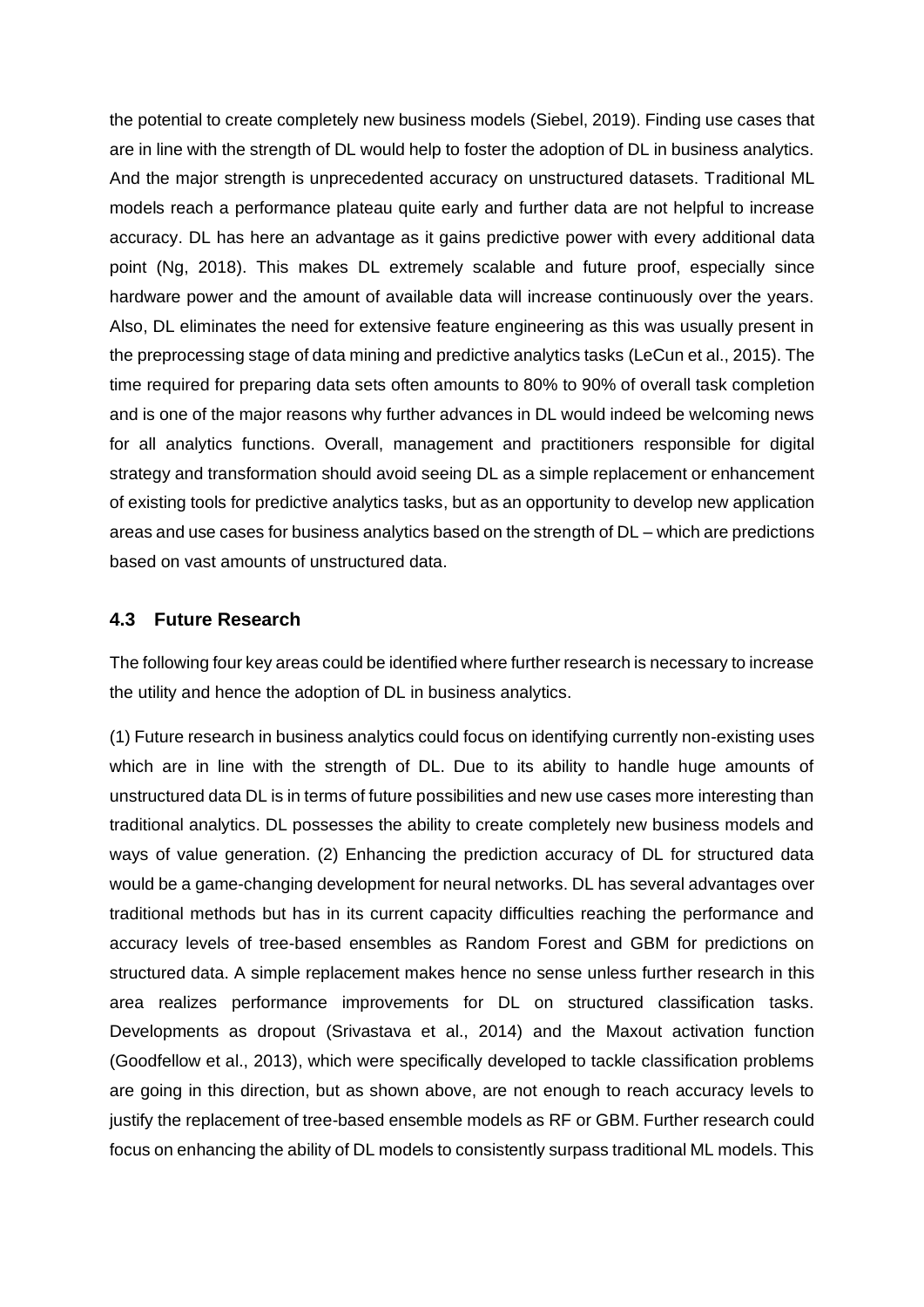would be a significant development, which could result in the extinction of all other ML models. (3) Another issue – especially in light of the skill shortage – is that hyperparameter tuning can be a quite complex undertaking requiring the right talent. A recent development are automated machine learning solutions called "AutoML", which have started to gain traction and are an interesting field of research that can help to further democratize the use of DL models. (4) As this study was in its core only concerned with binary classification it is important to extent it with tests on multiclass classification and regression. Especially regression is relevant for finance and insurance due to the presence of financial times series data in those fields. Several studies have shown that Deep Learning architectures such as recurrent neural networks (RNN) and long short-term memory (LSTM) are strong candidates for time series data in finance and offer superior performance (Fischer & Krauss, 2018).

# **5 Conclusion**

The progress and breakthroughs achieved by DL are undeniable as can be witnessed by a vast array of new real-world applications all around us. Despite this fact, the adoption rate and hence diffusion across business analytics functions has been lacking behind. This study employed a mix of content analysis and empirical study to explain the current lack of adoption of DL in business analytics functions. The content analysis suggested that the lack of adoption across business functions is based on the four bottlenecks computational complexity, no existing big-data architecture, lack of transparency/black-box nature of DL, and skill shortage. The empirical study based on three real-world case studies revealed that DL does not offer – as widely assumed – any performance advantage when it comes to predictions based on structured data sets. This has to be taken into account when using deep learning for datadriven decisions within the context of business analytics and answers the question of why analytics departments do not deploy those models consistently. Overall, ML as a generalpurpose technology for data-driven prediction will further find its way into business analytics and shape the field of information management. An important realization is that deep learning is a valuable additional tool for the ML ecosystem that enhanced our ability to analyze data. But it is not yet possible to replace the other models. Especially tree-based models such as random forest and gradient boosting are powerful classifiers when it comes to structured datasets. Practitioners should concentrate on creating new use cases that leverage the advantage of DL instead of forcing the replacement of traditional models.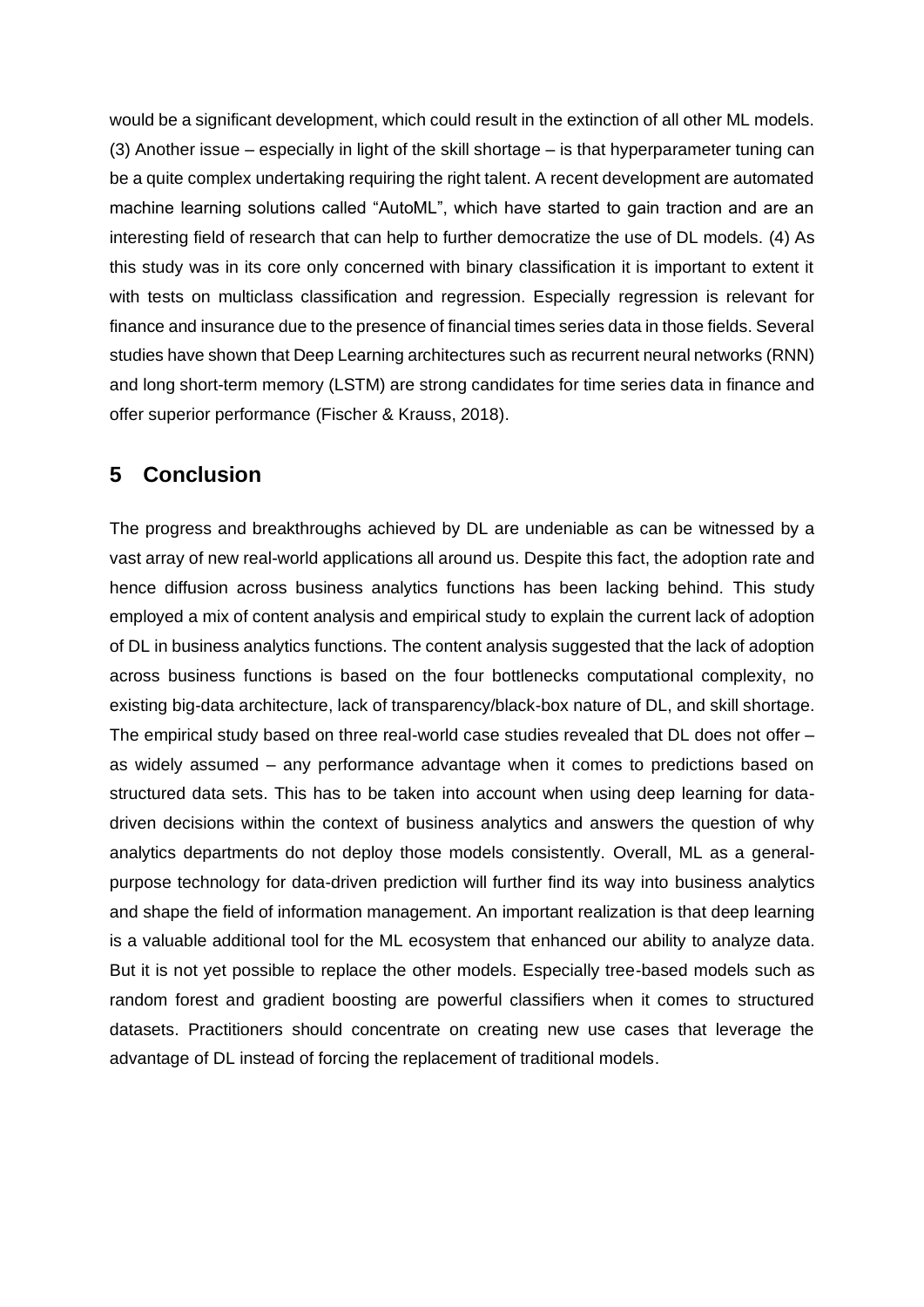# **6 References**

- Addo, P. M., Guegan, D., & Hassani, B. (2018). Credit risk analysis using machine and deep learning models. *Risks*, *6*(2), 1–20. https://doi.org/10.3390/risks6020038
- Agrawal, A., Gans, J., & Goldfarb, A. (2019). *The Economics of Artificial Intelligence: An Agenda*. (A. Agrawal, J. Gans, & A. Goldfarb, Eds.). London: National Bureau of Economic Research.
- Baesens, B., Bapna, R., Marsden, J. R., Vanthienen, J., & Zhao, J. L. (2016). Transformational Issues of Big Data and Analytics in Networked Business. *Mis Quartely*, *40*(4), 807–818.
- Bertsimas, D., & Kallus, N. (2019). From Predictive to Prescriptive Analytics. *Management Science*. https://doi.org/10.1287/mnsc.2018.3253
- Borges, A. F. S., Laurindo, F. J. B., Spínola, M. M., Gonçalves, R. F., & Mattos, C. A. (2021). The strategic use of artificial intelligence in the digital era: Systematic literature review and future research directions. *International Journal of Information Management*, *57*(December 2019), 102225. https://doi.org/10.1016/j.ijinfomgt.2020.102225
- Breiman, L. (1996). Bagging predictors. *Machine Learning*. https://doi.org/10.1007/bf00058655
- Bughin, J., Hazan, E., Ramaswamy, S., Chui, M., Allas, T., Dahlström, P., … Trench, M. (2017). *ARTIFICIAL INTELLIGENCE: THE NEXT DIGITAL FRONTIER?* McKinsey&Company - McKinsey Global Institute. https://doi.org/10.1016/S1353- 4858(17)30039-9
- Candel, A., & LeDell, E. (2019). *Deep learning with H2O*. (A. Bartz, Ed.), *H2O. ai* (6th ed.). Retrieved from http://h2o.ai/resources/
- Chen, H., Chiang, R. H. L. ., & Storey, V. C. (2012). Business Intelligence and Analytics: From Big Data to Big Impact. *MIS Quarterly: Management Information Systems*, *36*(4), 1165–1188. https://doi.org/10.5121/ijdps.2017.8101
- Chui, M., Manyka, J., Mehdi, M., Henke, N., Chung, R., Nel, P., & Malhotra, S. (2018). *Notes from Hundrets of Insights From the AI Frontier Use Cases*. *McKinsey Global Institute*. McKinsey&Company.
- Collins, C., Dennehy, D., Conboy, K., & Mikalef, P. (2021). Artificial intelligence in information systems research: A systematic literature review and research agenda. *International Journal of Information Management*, *60*(July), 102383. https://doi.org/10.1016/j.ijinfomgt.2021.102383
- Davenport, T. H. (2018). From analytics to artificial intelligence. *Journal of Business Analytics*, *1*(2), 73–80. https://doi.org/10.1080/2573234x.2018.1543535
- Delen, D., & Ram, S. (2018). Research challenges and opportunities in business analytics. *Journal of Business Analytics*, *1*(1), 2–12. https://doi.org/10.1080/2573234x.2018.1507324
- Devlin, J., Chang, M.-W., Lee, K., & Toutanova, K. (2018). BERT: Pre-training of Deep Bidirectional Transformers for Language Understanding. Retrieved from http://arxiv.org/abs/1810.04805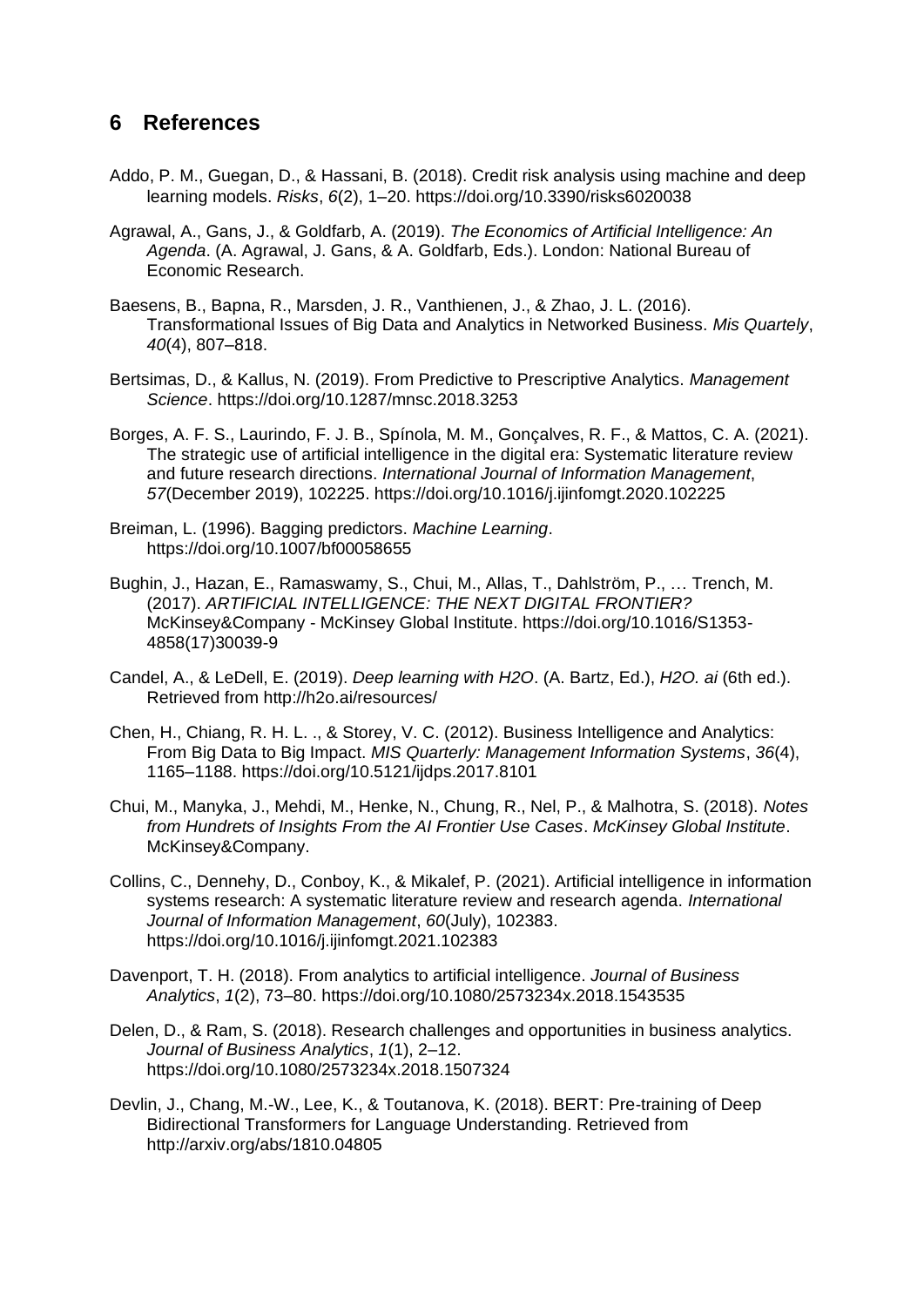- Duan, Y., Edwards, J. S., & Dwivedi, Y. K. (2019). Artificial intelligence for decision making in the era of Big Data – evolution, challenges and research agenda. *International Journal of Information Management*, *48*(February), 63–71. https://doi.org/10.1016/j.ijinfomgt.2019.01.021
- Fischer, T., & Krauss, C. (2018). Deep learning with long short-term memory networks for financial market predictions. *European Journal of Operational Research*, *270*(2), 654– 669. https://doi.org/10.1016/j.ejor.2017.11.054
- Flach, P. (2019). Performance Evaluation in Machine Learning: The Good, the Bad, the Ugly, and the Way Forward. *Proceedings of the AAAI Conference on Artificial Intelligence*, *33*, 9808–9814. https://doi.org/10.1609/aaai.v33i01.33019808
- Goodfellow, I., Bengio, Y., & Courville, A. (2016). *Deep Learning*. *Deep Learning*. https://doi.org/10.1016/B978-0-12-391420-0.09987-X
- Goodfellow, I., Warde-Farley, D., Mirza, M., Courville, A., & Bengio, Y. (2013). Maxout networks. *30th International Conference on Machine Learning, ICML 2013*, (PART 3), 2356–2364.
- Hamori, S., Kawai, M., Kume, T., Murakami, Y., & Watanabe, C. (2018). Ensemble Learning or Deep Learning? Application to Default Risk Analysis. *Journal of Risk and Financial Management*, *11*(1), 12. https://doi.org/10.3390/jrfm11010012
- Hastie, T., Tibshirani, R., & Friedman, J. (2009). *The Elements of Statistical Learning* (2nd ed.). Stanford, California: Springer. https://doi.org/10.1007/b94608
- Hastie, T., Tibshirani, R., & Friedman, J. (2017). *The Elements of Statistical Learning Second Edition*. *Springer*. Springer. https://doi.org/111
- Henke, N., Bughin, J., Chui, M., Manyika, J., Saleh, T., Wiseman, B., & Sethupathy, G. (2016). *THE AGE OF ANALYTICS: COMPETING IN A DATA-DRIVEN WORLD*. Retrieved from https://www.mckinsey.com/business-functions/mckinsey-analytics/ourinsights/the-age-of-analytics-competing-in-a-data-driven-world
- Hinton, G. E., Osindero, S., & Teh, Y.-W. (2006). A Fast Learning Algorithm for Deep Belief Nets. *Neural Comp.*, *18*(7), 1527–1554. https://doi.org/10.1162/neco.2006.18.7.1527
- Jordan, M. I., & Mitchell, T. M. (2015). Machine learning: Trends, perspectives, and prospects. *Science*, *349*(6245), 255–260. https://doi.org/10.1126/science.aaa8415
- Kraus, M., Feuerriegel, S., & Oztekin, A. (2019). Deep learning in business analytics and operations research: Models, applications and managerial implications. *European Journal of Operational Research*, 1–14. https://doi.org/10.1016/j.ejor.2019.09.018
- Krizhevsky, A., Sutskever, I., & Hinton, G. E. (2012). ImageNet Classification with Deep Convolutional Neural Networks. *Advances In Neural Information Processing Systems*, 1–9. https://doi.org/http://dx.doi.org/10.1016/j.protcy.2014.09.007
- LeCun, Y., Bengio, Y., & Hinton, G. (2015). Deep learning. *Nature*, *521*(7553), 436–444. https://doi.org/10.1038/nature14539
- LeDell, E., & Gill, N. (2019). H2O: R Interface for "H2O". R Package. Retrieved November 22, 2019, from https://cran.r-project.org/web/packages/h2o/index.html

Lee, K.-F. (2018). AI Superpowers by Kai-Fu Lee.